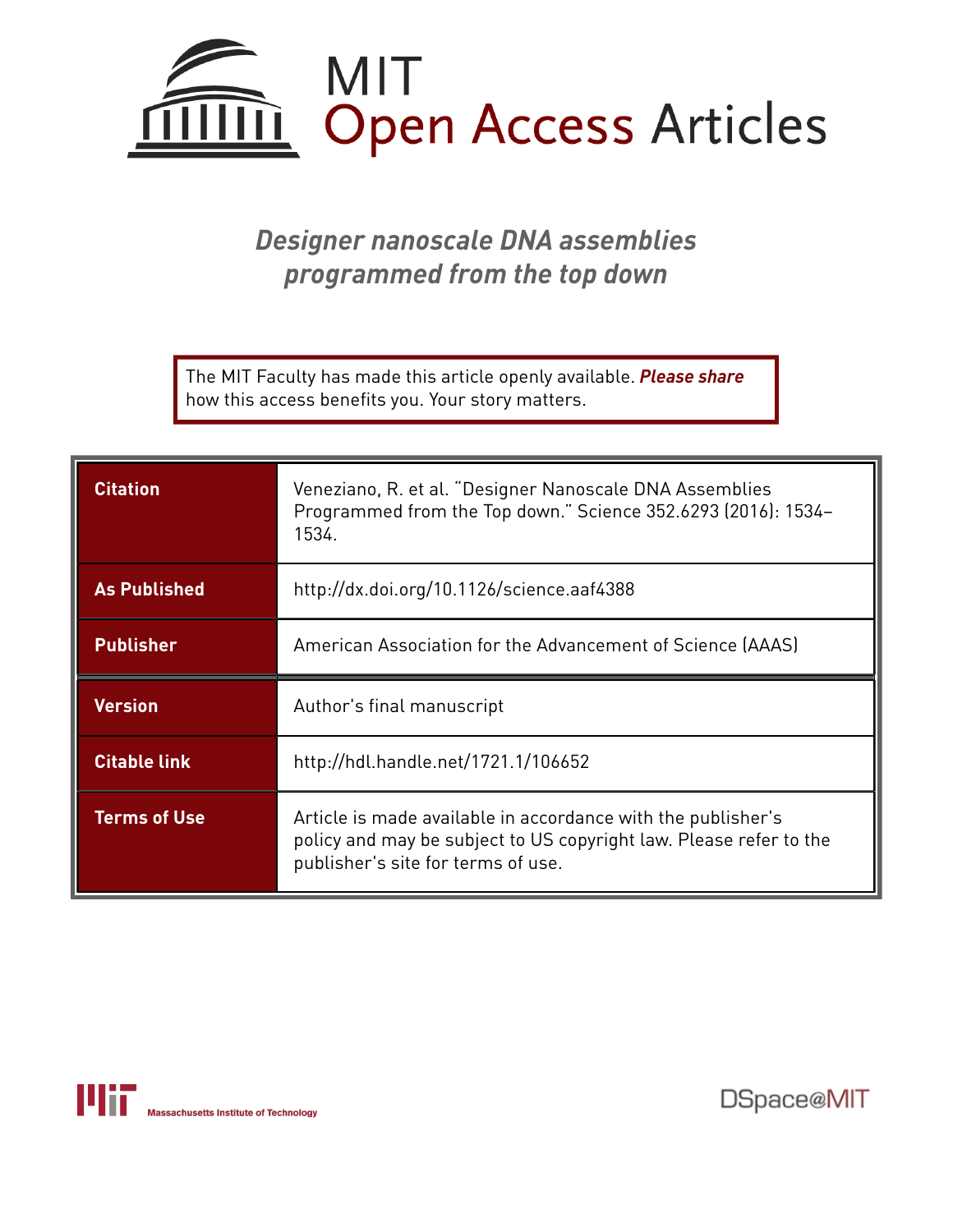

# **HHS Public Access**

Author manuscript

Science. Author manuscript; available in PMC 2016 December 24.

Published in final edited form as:

Science. 2016 June 24; 352(6293): 1534. doi:10.1126/science.aaf4388.

# **Designer nanoscale DNA assemblies programmed from the top down**

**Rémi Veneziano**1,†, **Sakul Ratanalert**1,2,†, **Kaiming Zhang**3,†, **Fei Zhang**4,5, **Hao Yan**4,5, **Wah Chiu**3, and **Mark Bathe**1,\*

<sup>1</sup>Department of Biological Engineering, Massachusetts Institute of Technology, Cambridge, MA 02139, USA

<sup>2</sup>Department of Chemical Engineering, Massachusetts Institute of Technology, Cambridge, MA 02139, USA

<sup>3</sup>National Center for Macromolecular Imaging, Verna and Marrs McLean Department of Biochemistry and Molecular Biology, Baylor College of Medicine, Houston, TX 77030, USA

<sup>4</sup>School of Molecular Sciences, Arizona State University, Tempe, AZ 85287, USA

<sup>5</sup>Biodesign Center for Molecular Design and Biomimetics (at the Biodesign Institute) at Arizona State University, Tempe, AZ 85287, USA

# **Abstract**

Scaffolded DNA origami is a versatile means of synthesizing complex molecular architectures. However, the approach is limited by the need to forward-design specific Watson-Crick basepairing manually for any given target structure. Here, we report a general, top-down strategy to design nearly arbitrary DNA architectures autonomously based only on target shape. Objects are represented as closed surfaces rendered as polyhedral networks of parallel DNA duplexes, which enables complete DNA scaffold routing with a spanning tree algorithm. The asymmetric polymerase chain reaction was applied to produce stable, monodisperse assemblies with custom scaffold length and sequence that are verified structurally in 3D to be high fidelity using singleparticle cryo-electron microscopy. Their long-term stability in serum and low-salt buffer confirms their utility for biological as well as nonbiological applications.

> DNA nanotechnology offers the ability to synthesize highly structured nanometer-scale assemblies that in principle could rival the geometric complexity found in natural protein and nucleic acid assemblies. The past decade has witnessed dramatic growth in the diversity of structured DNA assemblies that can be programmed from the bottom-up to self-assemble into target shapes using complementary Watson-Crick base pairing (1–7). Scaffolded DNA origami is a particularly powerful means of synthesizing structured DNA assemblies, offering full control over both molecular weight and intricate nanometer-scale structure, with near quantitative yield of the programmed product that relies on a single-stranded DNA

<sup>\*</sup>Correspondence to: mark.bathe@mit.edu.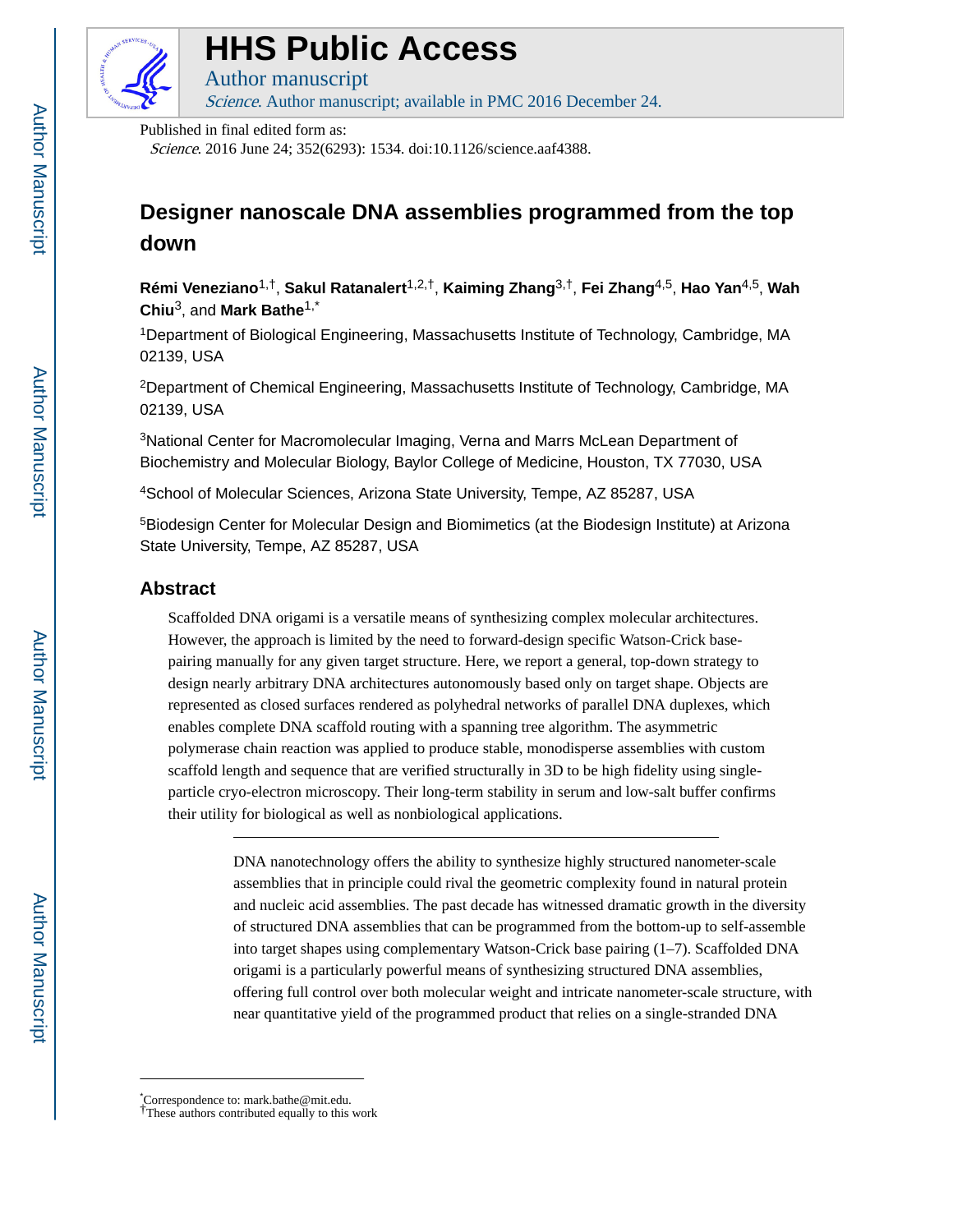template (2, 5, 8, 9). Wireframe topologies based on the scaffolding principle have further demonstrated highly versatile control over 2D and 3D spatial architecture (10–13).

Similar to the challenge of structure-based protein sequence design, which seeks to infer the amino acid sequence needed to fold a target protein structure of interest (14, 15), achieving a general strategy for structure-based design of synthetic DNA assemblies represents a major challenge as well as opportunity for nanotechnology. While numerous computational design tools exist to aid in the bottom-up, manual programming of scaffolded DNA origami, which requires complex scaffold routing and staple design to realize a target geometry based on Watson-Crick base complementarity, only one approach offers a solution to the inverse problem of sequence design based on specification of target geometry (13). However, this approach is only semi-automated and relies on single duplex DNA arms and multi-wayjunctions to represent polyhedral geometries, which may result in compliant and unstable assemblies that are unsuitable for many applications. Moreover, programmed geometries must be topologically equivalent to a sphere, significantly limiting its scope.

As an alternative, here we introduce the fully automatic inverse design procedure DAEDALUS (DNA Origami Sequence Design Algorithm for User-defined Structures) that programs arbitrary wireframe DNA assemblies based on an input wireframe mesh without reliance on user feedback or limitation to spherical topologies. We apply our procedure to design 35 Platonic, Archimedean, Johnson, and Catalan solids, six asymmetric structures specified using surface geometry alone, as well as four polyhedra with nonspherical topologies. Designed sequences are used to synthesize icosahedral, tetrahedral, cuboctahedral, octahedral, and reinforced hexahedral structures using the asymmetric PCR (aPCR) for facile production of single-stranded scaffolds of custom length and sequence. Programmed objects are confirmed using cryo-electron microscopy (cryo-EM), folding, and stability assays, to be both high fidelity structurally as well as stable under low-salt buffer conditions important to biological as well as in vitro applications. These results demonstrate the broad applicability of our design and synthesis strategy for numerous potential applications in biomolecular science and nanotechnology including nanoparticle (NP) delivery (16, 17), photonics (18, 19), inorganic NP synthesis (20, 21), memory storage (22– 24), and single-particle cryo-EM analysis (3, 25–27), among others (7, 28, 29). The ability to synthesize nearly arbitrary geometric shapes that are automatically rendered from the topdown should enable the broad participation of nonexperts in this powerful molecular design paradigm.

### **Top-down Automatic Sequence Design**

To enable the fully automatic and robust inverse design of programmed DNA assemblies, we chose to render arbitrary geometries as node-edge networks based on the DX-based wireframe motif in which inter-connected edges consist of two duplexes joined using antiparallel (DX) crossovers (Fig. 1) (3, 10–12, 30). This strategy offered application of our procedure to any closed geometric surface including nonspherical topologies such as a torus, provided that it can be rendered using polyhedral surface meshes. Using this approach, the spatial coordinates of all vertices, the edge connectivities between vertices, and the faces to which vertices belong fully specify the target object (31). Standard polyhedron file formats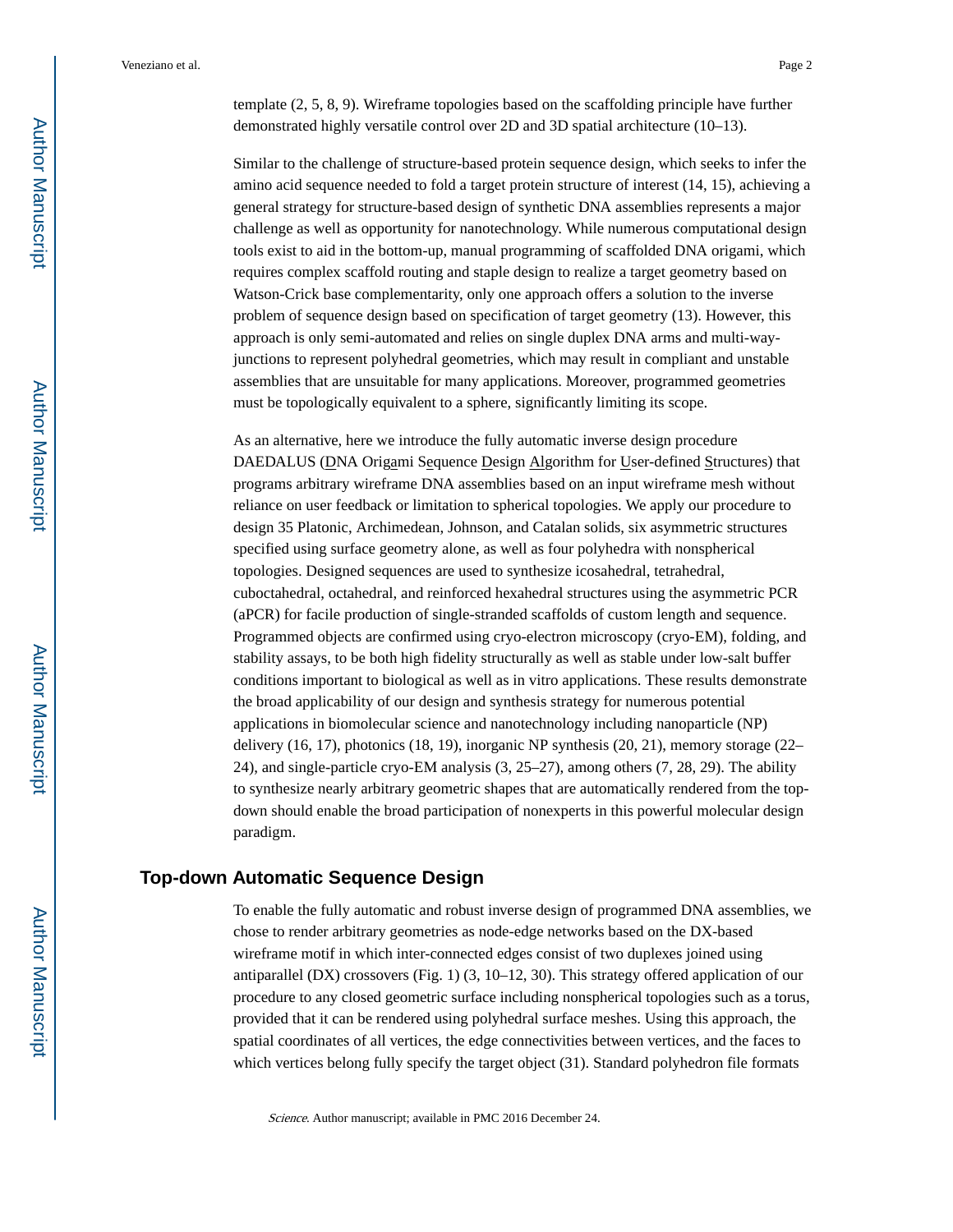containing this information are converted into this set of arrays, providing input to our scaffold routing and staple design procedure (Fig. 1, step i, and Fig. 2A). Programmed edges are required to consist of multiples of 10.5 bp rounded to the nearest nucleotide, as commonly assumed in DNA origami design to satisfy the natural helicity of B-form DNA. Obeying the natural geometry of DNA ensures that no over- or underwinding in duplexes occurs (32, 33), which may otherwise result in shape distortions that force deviation from the target geometry and would require iterative, ad hoc adjustment of edge lengths and sequence design (13). Notably, our algorithm has no theoretical limitation on the length of scaffold that can be used to program the target DNA origami object.

Representing the target geometry as a polyhedral mesh that satisfies the preceding design criteria guarantees that a single-stranded scaffold can be routed uniquely throughout the entire object with an Eulerian circuit, without modifications to the target geometry. From the mesh, the graph of the target structure is computed, containing the vertex, edge, and face information (Fig. 1, step i). Scaffold routing is then assigned using a spanning tree (Fig. 1, step ii) generated with Prim's algorithm (Fig. S1) (34). Each of the edges that is a member of the spanning tree is assigned no scaffold crossover, whereas each remaining edge is assigned one scaffold crossover. For a given graph, every spanning tree therefore corresponds to a unique scaffold routing, where by default Prim's algorithm generates a maximally-branching spanning tree (Fig. S1 to S2) that has been suggested for folding 2D nets to self-assemble more reliably than linear trees (35). The use of DX arms to represent edges ensures that a solution to the scaffold routing problem is obtained efficiently in solution time that scales as  $E$ log V, where E and V are the number of edges and vertices, respectively (34). To complete the scaffold routing, a scaffold crossover is placed at the center of each edge that is not part of the preceding spanning tree. From the scaffold crossover positions and spanning tree, the circuit for the scaffold routing is determined, specifying the order in which the scaffold visits each vertex and crossover while ensuring that the scaffold does not intersect itself at vertices (Fig. 1, step iii) (36). A linear scaffold nick position is set to ensure that it is non-coincident with crossovers and other nicks, with the polarity of its routing chosen to be counterclockwise around each face because of the preference of the major groove to orient inwards at vertices (37). Thus, use of our spanning tree approach enables fully automatic conversion of the input polyhedral geometry to full scaffold routing based on the single circuit that traverses each duplex once.

With the scaffold routing determined, staple strands are assigned automatically by using distinct rules for vertex versus edge staples enabling the assignment of staple strand sequences assuming Watson-Crick base complementarity (Fig. 1, step iv) (31). Vertex staples hybridize to the scaffold in the 10–11 bp closest to vertices, comprising 52- and 78-nt staples, the numbers of which are determined by the degree of the vertex (31). Edge staples occupy the intermediate regions, spanning across scaffold crossovers to help rigidify each edge by creating crossovers every 10, 11, or 21 bp (31). Finally, the positions and orientations of each nucleotide are modeled to predict the 3D structure of the NP (Fig. 1, step v, and Fig. S3) (31). Critically, in contrast with previous tile-based approaches that used this DX-motif to synthesize NPs of diverse form (3), the use of a single-stranded DNA scaffold that is routed throughout the entire object in our strategy offers near quantitative yield of the final product in its self-assembly, no dependence on relative multi-arm junction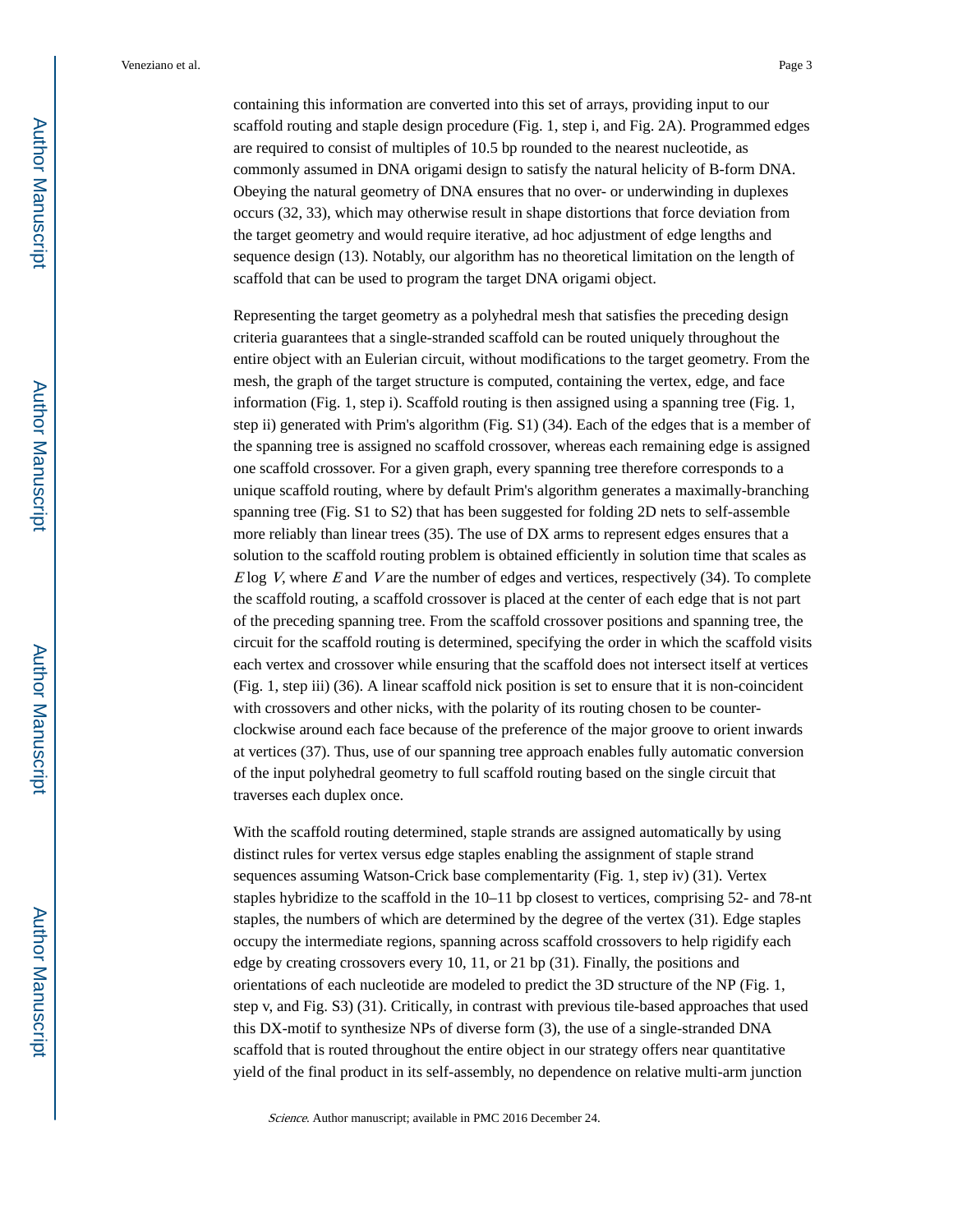tile concentrations, and full control over DNA sequence. This final feature is essential to biomolecular applications that use spatially specific asymmetric sequence programming for protein or RNA scaffolding as well as other chemical functionalization.

To test the generality and robustness of our design procedure to be applied to diverse polyhedral geometries, we first applied it to design Platonic solids that have equal edge lengths, angles, and vertex-degree, followed by geometries of increasing complexity including Archimedean solids with unequal vertex angles, Johnson solids that include heterogeneity in vertex degree, and Catalan solids that have unequal edge lengths (Fig. 2). Applicability to asymmetric and non-convex objects specified using surface geometry alone (13) was also confirmed (Fig. 2 and Fig. S4), in addition to nonspherical topologies including a nested cube, a nested octahedron, and tori that have not been previously realized experimentally (3, 12) and cannot be solved computationally using existing procedures (13). 15 of these structures required scaffolds longer than the 7,249-nt M13mp18 (38), for which random sequences of appropriate length were generated (Fig. 2, bottom). Taken together, these examples illustrate the broad ability of our procedure to automatically generate complex scaffold and staple routings for diverse geometries based on top-down geometric specification alone (Fig. 2).

# **Custom Scaffold Production with Asymmetric PCR**

To investigate the synthetic yield and homogeneity of self-assembled objects programmed with our computationally-generated scaffold and staple designs, we used the aPCR (39) to generate object-specific scaffolds for folding (Figs. S6 to S7) (31). These custom scaffolds minimize excess single-stranded DNA in the final structure, which may result in nonspecific object aggregation or otherwise interfere with folding as well as downstream chemical functionalization (Fig. 3 and Fig. S8) (2, 40, 41). Monodispersity of multiple custom linear short scaffold strands synthesized ranging from 450 to 3,400 nucleotides were first confirmed using gel electrophoresis of aPCR products based either on the M13pm18 ssDNA plasmid or dsDNA fragments as templates (Fig. 3). Custom scaffolds were used to fold tetrahedra of 31-, 42-, 52-, 63-, and 73-bp edge lengths in addition to an octahedron, two pentagonal bipyramids (42- and 52-bp edge lengths), a cube, a reinforced cube, an icosahedron, and a cuboctahedron (Fig. 4 and Figs. S8 to S18) (31). Folded objects were analyzed using single-particle AFM following purification, which confirmed their folding yields of up to 90% (Table S3) and particle homogeneity that is characteristic of scaffolded DNA origami objects (Fig. 2 and Figs. S12 to 18). Importantly, application of our aPCR approach offers folded sample purity that is similar to existing synthesis strategies that utilize restriction enzymes to generate subfragment scaffolds (Fig. 3 and Figs. S6 to S7) (42), yet without dependence on restriction sites and with higher synthetic yield. Redesign of vertex staple nicks to be positioned at crossovers instead of interior segments of duplexes also resulted in increased folding stability (Fig. S19) (31). Thus, diverse polyhedral origami objects from 200 kDa to 1 MDa programmed with our top-down, inverse sequence design procedure self-assembled robustly by using scaffolds of custom length and sequence, which may be natural or synthetic.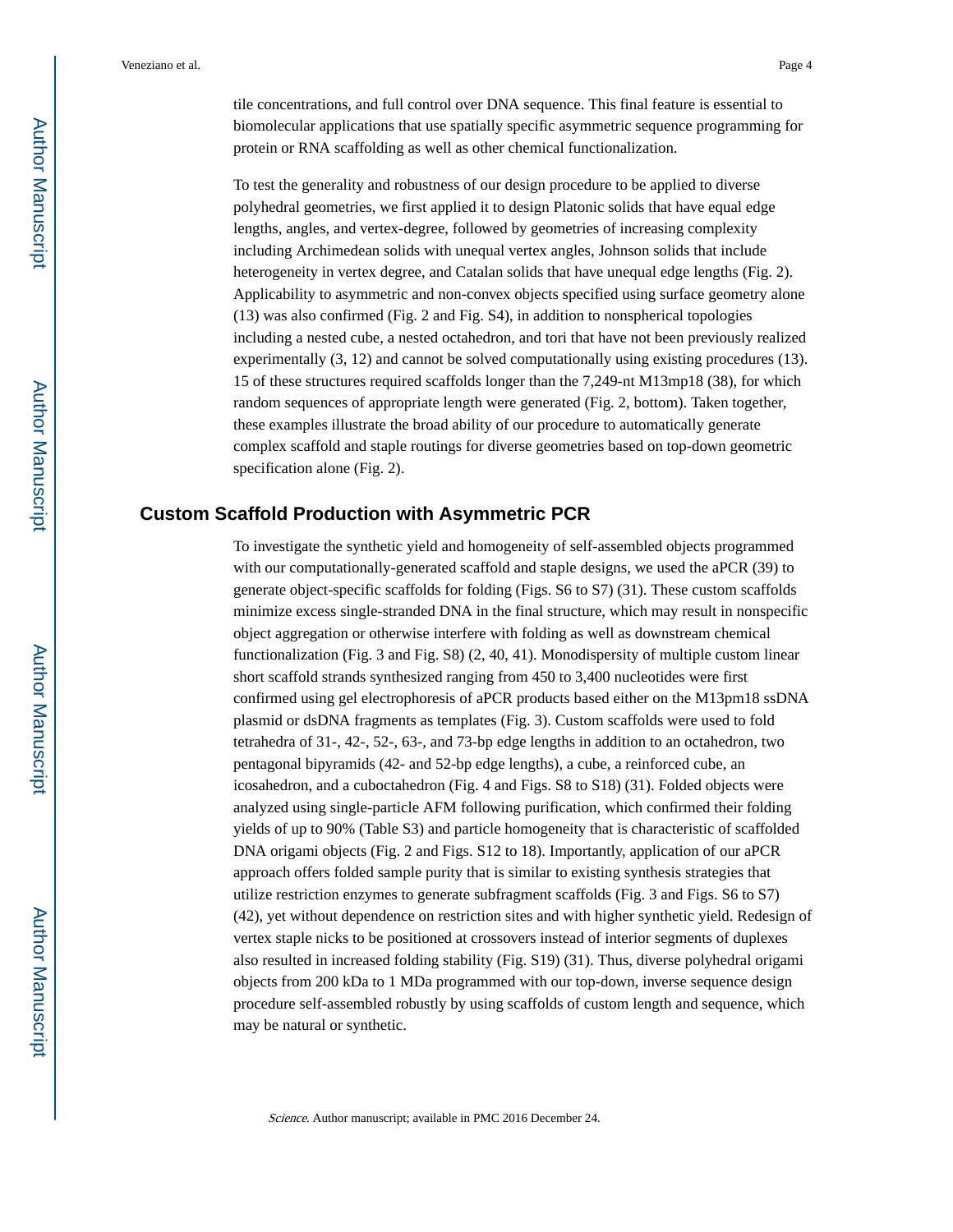# **Cryo-EM 3D Reconstruction**

Next, we evaluated the structural fidelity of programmed origami objects using singleparticle cryo-EM and 3D reconstruction (Fig. 5 and Figs. S20 to S27) (31). Cryo-EM imaging confirmed the abundance of well-folded single DNA NPs of expected sizes and shapes, which were used to generate 3D density maps (Fig. 5). All maps were validated by matching class averages, map projections, and tilted-pair images (Figs. S28 to S33) (31). 3D atomic structures of programmed DNA origami objects were predicted using a rigid duplex model in which each edge is composed of two parallel duplexes with the central axis of each edge meeting at a single point that is specified in the input graph (31). Quantitative comparison of model predictions with cryo-EM reconstructions revealed favorable agreement, with correlations ranging from 0.73 for the tetrahedron to 0.92 for the cuboctahedron, and resolutions comparable to previous wireframe DX designs based on tile assembly that produces polydisperse samples (Fig. 5A and Fig. S28) (3). Interestingly, the tetrahedron exhibited outward bowing of its edges (Fig. 5B and Fig. S29), which has been previously observed for single-duplex edges (43), and may be attributable to its smaller acute interior angle compared with other designed objects, which may result in steric overlap of adjoining DNA duplexes at vertices. Structure-based molecular modeling is of interest to test possible redesigns of the tetrahedral object that may improve agreement with the target, input geometry. Comparison of the cuboctahedron reconstruction with two competing models for vertex geometry suggested that duplex overlap is preferred over backbone stretching in determining overall equilibrium shape (Fig. 5D and Figs. S3 and S30).

Importantly, cryo-EM reconstructions suggested that origami objects assembled as designed instead of "inside-out" while satisfying programmed Watson-Crick base pairing from sequence design (31). This result reaffirms the suitability of our sequence design algorithm to choose to point the major groove inwards at vertices, which was based on the previous observation that DNA origami folds in this manner (37). These two variants are distinguished experimentally by the designed asymmetry that places a 1-bp overhang on the 5′ end of the scaffold on each edge to keep the scaffold and staple crossovers perpendicular to the helical axis. While 3′ end overhangs would have also achieved this, our choice of 5′ end overhangs anticipates a right-handed twist of the central hole of each vertex when the structures fold as prescribed, which is supported experimentally for the octahedron in which the chirality of the vertex twist is apparent (Fig. 5C and Fig. S31). Notwithstanding, the extent to which the edges twist is not predicted by a simple geometric model that assumes edges meet straight-on at vertices, deviating from the approximately 15° right-handed twist observed experimentally.

Although individual DX-based polyhedral edges are expected to be more structurally rigid than single-duplex edges employed previously (13), some surfaced-rendered polyhedral objects may still be expected to be structurally compliant because of their overall geometry, as observed in the case of the simple cube with 52-bp edges that was initially observed using AFM and cryo-EM to fold into heterogeneous single particles (Fig. 2 and Figs. S34 to S36). To test the ability of our algorithm to reprogram such flexible objects to render them rigid for applications including single-particle cryo-EM at subnanometer resolution that requires highly homogeneous structural populations for reconstruction, we applied it to redesign a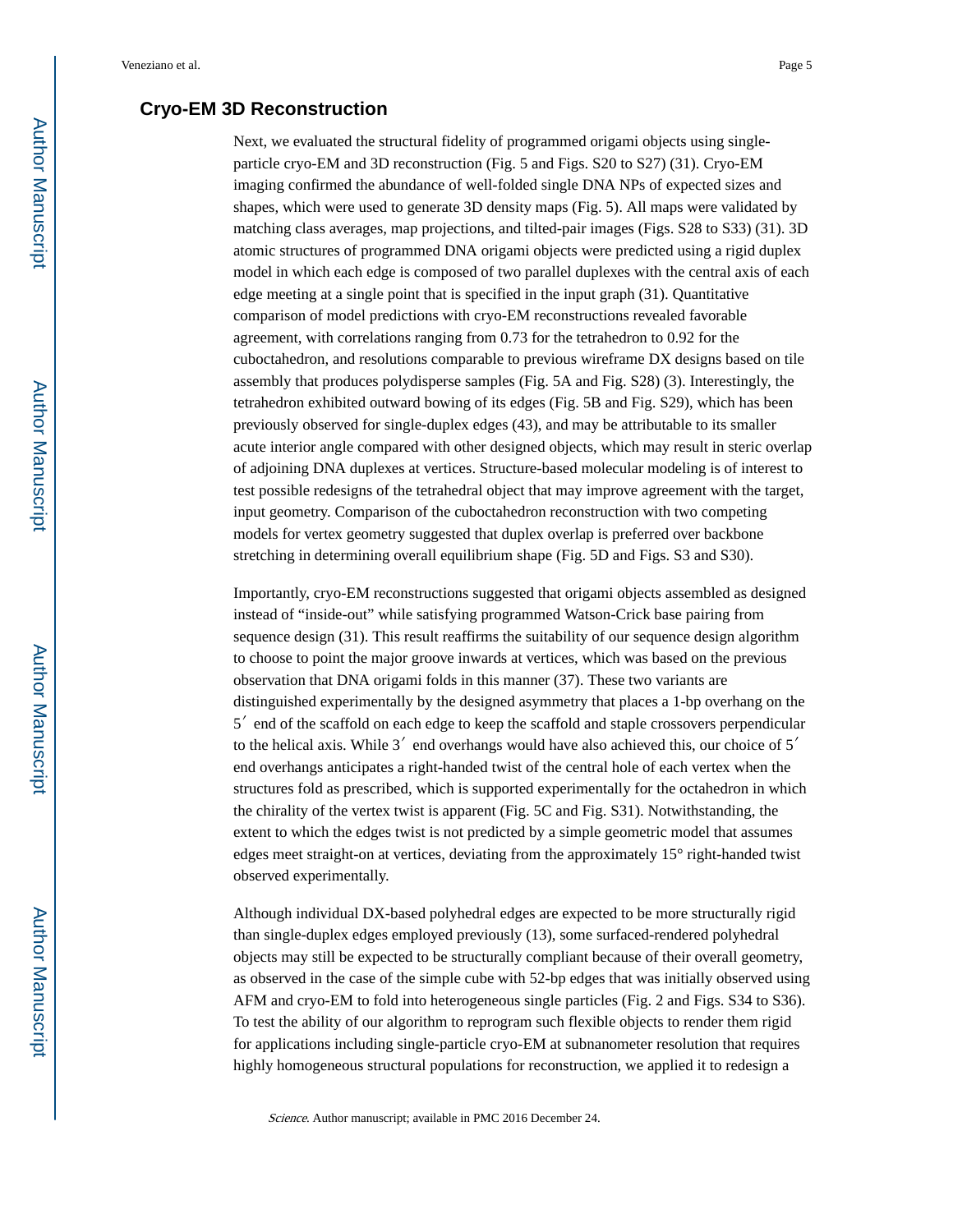new, reinforced cube (Fig. 5E and Fig. S32). We hypothesized that the observed heterogeneity in the simple cube resided in its vertex flexibilities, in which right-angle vertices can change in concert while maintaining constant edge lengths in shearing modes. To eliminate this compliant mode of deformation we sought to introduce cross-bars on each face. Reinforced structures folded into highly homogeneous hexahedral objects that enabled single-particle cryo-EM imaging and reconstruction that agreed with 3D atomic model predictions (Fig. 5E and Fig. S32). Surprisingly, constraining edge lengths to be multiples of 10.5 bp did not prove restrictive in achieving this target redesign, which required introduction of 73-bp cross-bars across each face (Fig. 5E and Fig. S32). While in principle this agreement may be attributable to the overall symmetry of the object, further bowing of edges may equally have been anticipated based on steric overlap or duplex crowding at vertices. Given that uniform triangular polyhedra or other simple rules do not apply generally to the ultimate aim of rendering mechanically rigid surface geometries, generalizing this preceding redesign strategy from the hexahedron to other objects represents an important future challenge and demonstrates the versatility of our top-down sequence design procedure.

To test the ability of our algorithm to design scaffolded DNA origami objects of nonspherical topology and with internal structure that have not been previously realized experimentally (3, 12) and cannot be designed using existing top-down computational procedures (13), we synthesized the nested cube (Fig. 2B) and reconstructed its 3D structure using cryo-EM (Fig. 5F and Fig. S33). While the folding yield and cryo-EM resolution of this object were somewhat lower than for other objects (31), possibly due to the flexibility that is intrinsic to cube-like geometries, noted above, the ability to program internal structure significantly broadens the scope for synthesizing such complex scaffolded origami objects (44) in a one-step folding reaction.

# **Folding and Stability Characterization**

An important limitation of DNA origami for biological as well as in vitro applications has been the requirement of high concentrations of either magnesium or monovalent cations for their folding and stability (41, 45), which was recently shown to be alleviated by the use of single-duplex edge meshworks that fold and are stable in physiological buffer and salt conditions (13). Investigation of the folding properties of DX-based objects synthesized here revealed that objects fold effectively in cation concentrations as low as  $4 \text{ mM Mg}^{2+}$  and 500  $mM Na<sup>+</sup>$  (Fig. 6 and Figs. S37 to S48), as well as in PBS alone (Figs. S49 to S53). While these results mirror those for wireframe structures employing single-duplex edges (13), our use of DX-arms and multiway junctions here results in structurally stable, rigid assemblies that are crucial to most applications (10, 11). To test the utility of our objects for cellular assays, post-folding in TAE- $Mg^{2+}$  particles were transferred to PBS and Dulbecco's Modified Eagle's Medium (DMEM) containing 0 to 10% FBS, where they were found to be stable for at least 6 hours (Fig. 7 and Figs. S54 to S59). When transferred to salt-free solution post-folding, however, particles were observed to be unstable, confirming the wellknown importance of a minimal amount of added salt for their longer-term stability (Fig. 7 and Fig. S58). Interestingly, folding of the 52-bp tetrahedron using the full M13 scaffold instead of its custom scaffold also required higher magnesium concentrations to achieve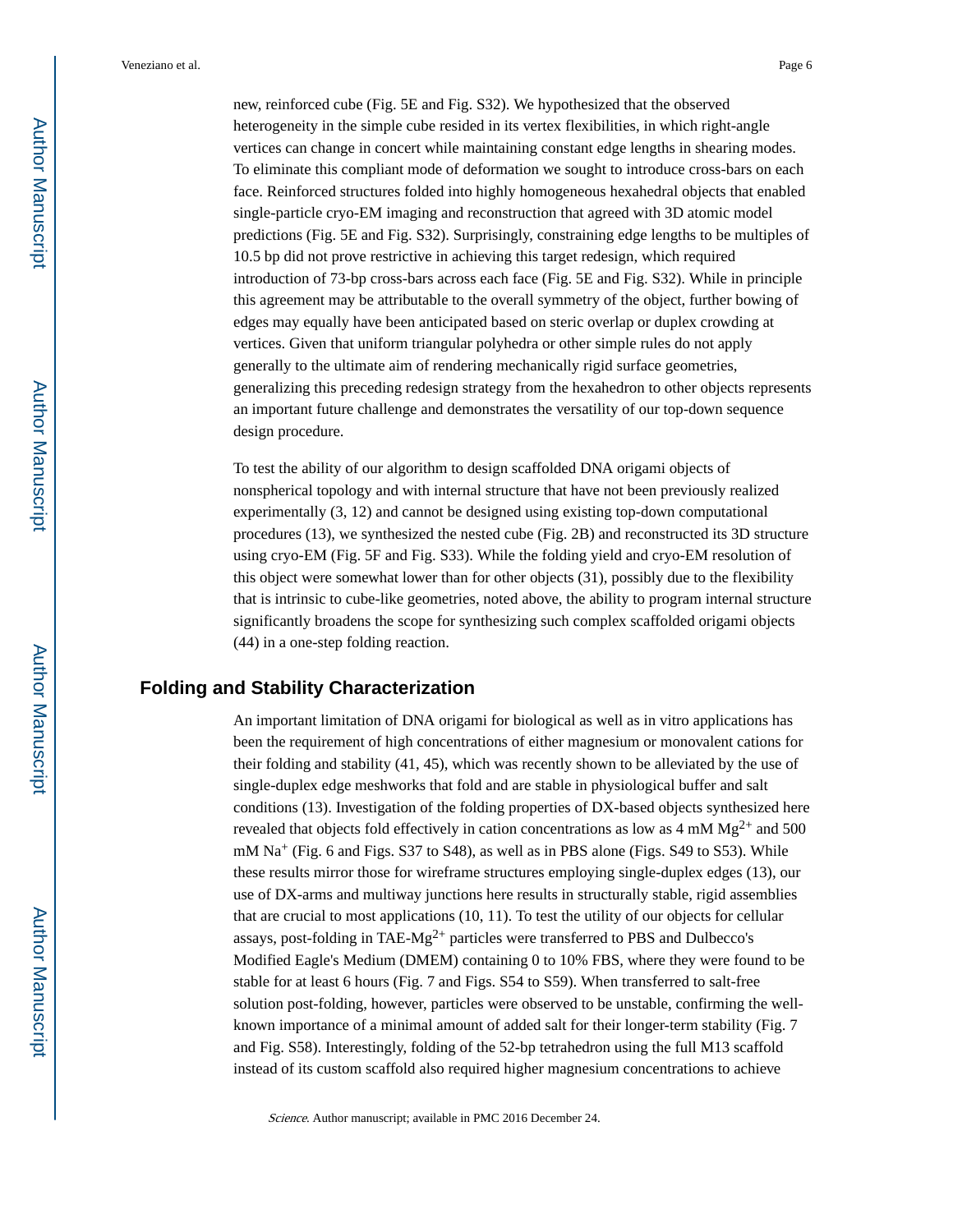folding, reaffirming the importance of the use of scaffolds that eliminate excess in singlestranded DNA (Fig. S8).

# **Outlook**

Structure-based, rational design of macromolecular assemblies including both nucleic acids and proteins is a long-standing aim of nanotechnology and biological engineering. Unlike proteins, which contain a myriad of specific and non-specific inter-residue interactions that determine their local and global folds, and RNA, which exhibits promiscuity in base-pairing and secondary structure, synthetic DNA assemblies are well established to be highly programmable using Watson-Crick base pairing alone (2, 46). In particular, wireframe polyhedral geometries offer the powerful ability to program nearly arbitrary 3D geometries on the nanometer scale, limited only by current size constraints imposed by single-stranded scaffold lengths. This important and versatile class of topologies therefore has broad potential for programming complex nanoscale geometries including biomimetic systems inspired by viruses, photosynthetic systems, as well as other natural highly evolved macromolecular assemblies. Achieving full automation of inverse sequence design using this versatile wireframe approach has the potential to realize the original vision of Ned Seeman to program nanoscale materials with full 3D control over positioning of all atomic-level groups (11, 46). As a major advance in this direction, we developed a top-down, geometrydriven sequence design procedure that uses a spanning tree algorithm to determine scaffold crossover positions. This enables efficient and unique routing of the single-stranded scaffold throughout any target origami object of arbitrary polyhedral shape and molecular weight, as well as automated staple assignment to enable custom synthesis of programmed origami objects of near quantitative yield and high fidelity atomic-level structure. Asymmetric PCR is demonstrated to provide full control over scaffold sequence and length, verified between 449 to 3356 nt, and use of the DX-based design further confers folding capacity and stability under diverse conditions including cell-compatible buffers. Combined, our strategy to realize the top-down design of nanoscale DNA assemblies offers full control over both 3D structure and local sequence which, together with our broadly usable software and experimental protocols, provides a versatile approach to the design of functionalized DNA objects of nearly arbitrary shape for photonic applications (18, 47, 48) including self-assembled superlattices (49), cellular delivery (17, 50), memory storage devices (22-24), and single-particle cryo-EM reconstruction assays (3, 25-27) for proteins and RNAs that are not otherwise amenable to crystallography or NMR. Possible future generalizations of our approach may include rendering polyhedral networks with edges of arbitrary cross-section (4) for applications requiring further enhanced NP rigidity and closed surface topologies, such as inorganic nanoparticle synthesis (20, 21) and hybrid nanoscale materials (51).

# **Materials and Methods**

#### **Top-down sequence design**

DAEDALUS is available for use as open source software (31) and online at [http://daedalus](http://daedalus-dna-origami.org)[dna-origami.org](http://daedalus-dna-origami.org). Additional details can be found in Supplementary Materials (31) and in documentation provided with the software.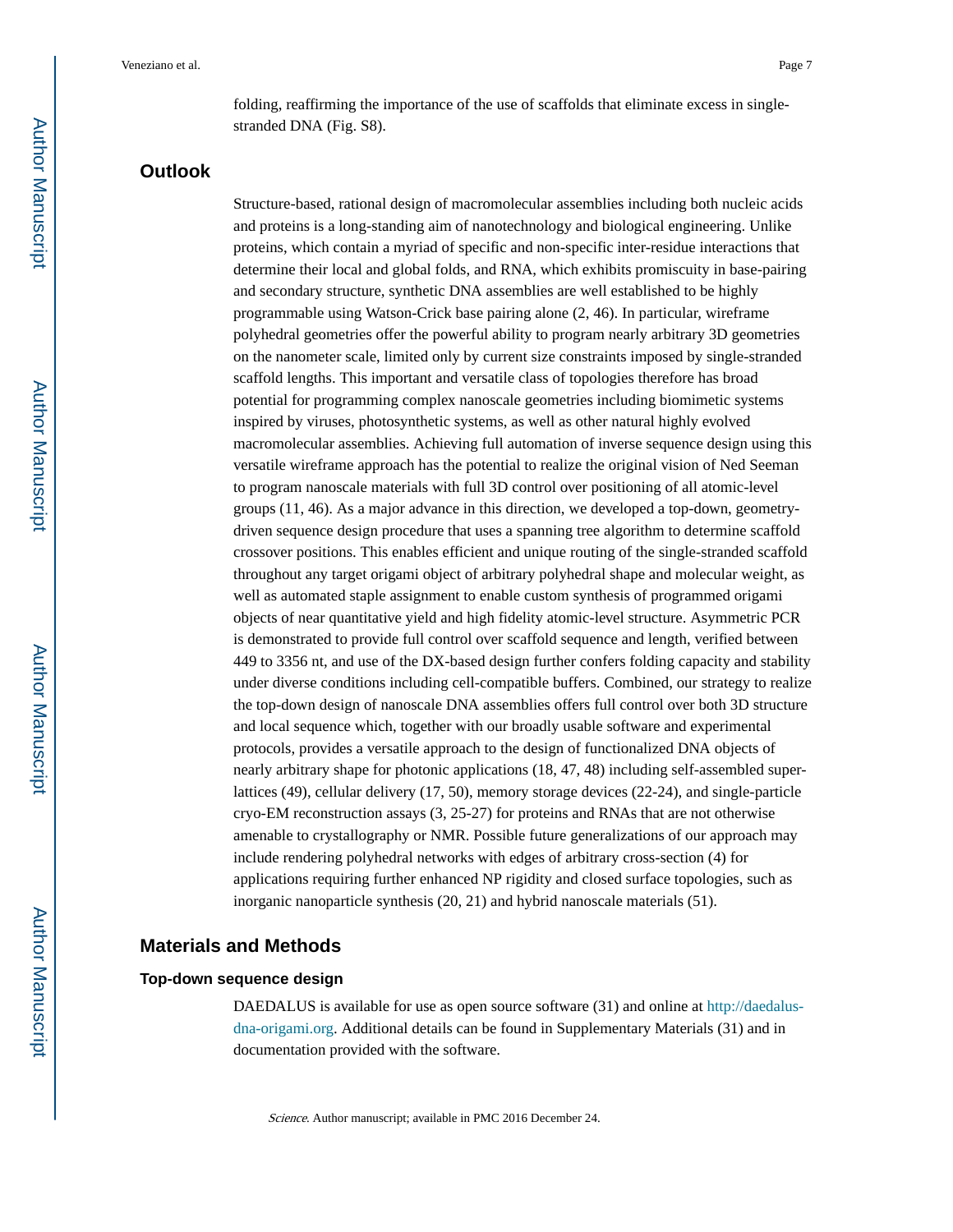#### **Single stranded DNA scaffold amplification using aPCR**

aPCR was performed using a sense primer concentration of 1 μM, an antisense primer concentration of 20 nM (Table S2), 30 ng of M13mp18 ssDNA template or 10 ng of dsDNA gBlocks, 200 μM of dNTPs mix in a final volume of 50 μL and 1 unit of Accustart Taq DNA polymerase HiFi. The aPCR program used is as follows: 94°C, 1 min for the initial denaturation; followed by 30–40 cycles of 94°C, 20 sec; 55–59°C, 30 sec; 68°C, 1 min per kb to amplify. PCR products were run through 1% low melting temperature agarose gel and were extracted and purified using Zymoclean Gel DNA recovery kit.

#### **DNA origami assembly and purification**

In a one pot reaction, 5 to 40 nM scaffold strand was mixed with 50 to 800 nM of a staple strands mix in a Tris-Acetate EDTA-MgCl<sub>2</sub> buffer  $(40 \text{ mM Tris}, 20 \text{ mM}$  acetic acid,  $2 \text{ mM}$ EDTA, 12 mM  $MgCl<sub>2</sub>$ , pH 8.0). Annealing was performed in a thermal cycler with the following program:  $95^{\circ}$ C for 5 min,  $80-75^{\circ}$ C at  $1^{\circ}$ C per 5 min,  $75-30^{\circ}$ C at  $1^{\circ}$ C per 15 min, and 30–25°C at 1°C per 10 min. Fresh DNA origami solutions were purified using Amicon Ultra-0.5 mL centrifugal filter (MWCO 100 kDa) to remove excess of staple strands and stored at 4°C.

#### **Stability experiments**

After buffer exchange using Amicon Ultra-0.5 (MWCO 100 kDa DNA origami stability was evaluated for 6h in TAE, PBS, or DMEM buffer complemented with FBS.

#### **Agarose gel electrophoresis**

Samples were loaded in 2% agarose gel in Tris-Acetate EDTA buffer supplemented with 12 mM MgCl<sub>2</sub> and pre-stained with EtBr. Gels were run on a BioRad electrophoresis unit at 4°C for 3–4 h under a constant voltage of 70 V. Gels were imaged using a Gene flash gel imager (Syngene, Inc.), and yield was estimated by analyzing the band intensity with the Gel Analyzer program in the ImageJ software (52).

#### **Atomic force microscopy (AFM)**

Samples for AFM were annealed at a concentration of 5 nM in TAE-Mg<sup>2+</sup> (12 mM) buffer and subsequently purified before AFM imaging. 1.5 μL of the samples were deposited onto freshly peeled mica (Ted Pella, Inc.) and 10  $\mu$ L of 1× TAE-Mg<sup>2+</sup> buffer were added to enlarge the solution drop to cover the whole mica surface.  $1.5 \mu L$  NiCl<sub>2</sub> (100 mM) were added to the drop immediately. After leaving about 30 seconds for adsorption to the mica surface, 70 μL of  $1 \times$  TAE-Mg<sup>2+</sup> buffer were added to the samples and an extra 40 μL of the same buffer were deposited on the AFM tip. The samples were scanned in "ScanAssyst mode in fluid" using an AFM (Dimension FastScan, Bruker Corporation, Inc.) with SCANASSYST-FLUID+ tips.

#### **Cryo-EM**

15-25 tubes of samples were freshly annealed at a scaffold concentration of 20 nM in 50 μL TAE-Mg<sup>2+</sup> buffer, pooled, purified, and concentrated using an Amicon column Ultra-0.5 mL centrifugal filter (MWCO 100 kDa) to a final volume of 20–30 μL. 2 μL of the freshly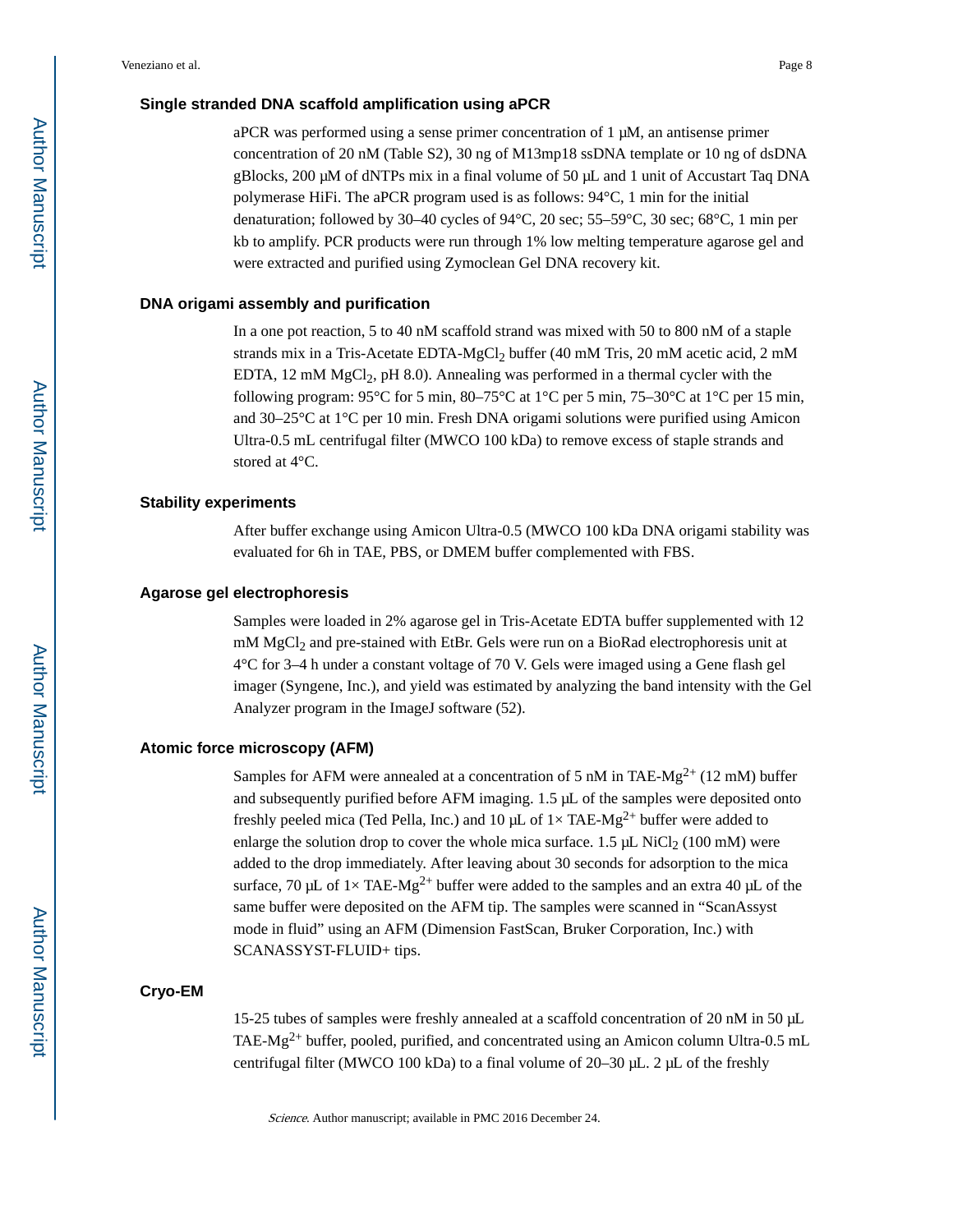concentrated DNA nanostructure solution were applied onto the glow-discharged 200-mesh Quantifoil grid, blotted for 1.5 sec and rapidly frozen in liquid ethane using a Vitrobot Mark IV (FEI). All grids were screened on a JEM2200FS cryo-electron microscope (JEOL) operated at 200 kV with in-column energy filter with a slit of 20 eV. Micrographs of the icosahedron, tetrahedron, cuboctahedron, and octahedron were recorded with a direct detection device (DDD) (DE-20 4k×5k camera, Direct Electron, LP) operating in movie mode at a recording rate of 25 raw frames per second at 25,000× microscope magnification (corresponding to a calibrated sampling of 2.51 Å per pixel) and a dose rate of ∼21 electrons/sec/ $\AA^2$  with a total exposure time of 3 sec. Micrographs of the reinforced cube and the nested cube were recorded on a 4k×4k CCD camera (Gatan, Inc.) at 40,000× microscope magnification (corresponding to a calibrated sampling of 2.95 Å per pixel) and a dose rate of  $\sim$ 20 electrons/sec/Å<sup>2</sup> with a total exposure time of 3 sec. A total of 180 images for the icosahedron, 91 images for the tetrahedron, 101 images for the cuboctahedron, 100 images for the octahedron, 36 images for the reinforced cube, and 152 images for the nested cube were collected with a defocus range of ∼1.5–4 μm.

#### **Single-particle image processing and 3D reconstruction**

Particle images recorded on DE-20 detector were motion corrected and radiation damage compensated (24). The motion correction was done with running averages of three consecutive frames using the DE\_process\_frames.py script (Direct Electron, LP). Singleparticle image processing and 3D reconstruction was performed using the image processing software package EMAN2 (53). EMAN2 was used for initial micrograph evaluation, particle picking, contrast transfer function correction, 2D reference free class averaging, initial model building, and 3D refinement. All initial models for the DNA origami objects were built from 2D reference-free class averages. 3,650 particles for the icosahedron, 2,183 particles for the tetrahedron, 1,758 particles for the cuboctahedron, 2,678 particles for the octahedron, 915 particles for the reinforced cube, and 2,008 particles for the nested cube were used for final refinement, applying icosahedral, tetrahedral, octahedral, octahedral, tetrahedral, and octahedral symmetries, respectively. Resolutions for the final maps were estimated using the 0.143 criterion of the Fourier shell correlation (FSC) curve without any mask. A Gaussian low-pass filter was applied to the final 3D maps displayed in the UCSF Chimera software package (54). Correlation of each map with its corresponding atomic model is calculated by the UCSF Chimera fitmap function.

Tilt-pair validation for the cryo-EM map (55) was performed by collecting data at two goniometer angles, 0° and -10°, for each region of the grid. The test was performed using the e2tiltvalidate.py program in EMAN2. Additional details on the tilt-pair validation are provided in Supplementary Table S3.

#### **qPCR thermal analysis**

qPCR analyses were performed in a Roche LightCycler® 480. The scaffold concentration used for the tetrahedron folding analysis was 80 nM and the concentrations of each strand were adjusted to 1 μM for the three-way junction model. Samples were complemented with  $1\times$  final concentration of SYBR Green in a final volume of 20  $\mu$ L. Fluorescence curves obtained were analyzed using first-order derivatives to identify transition temperatures.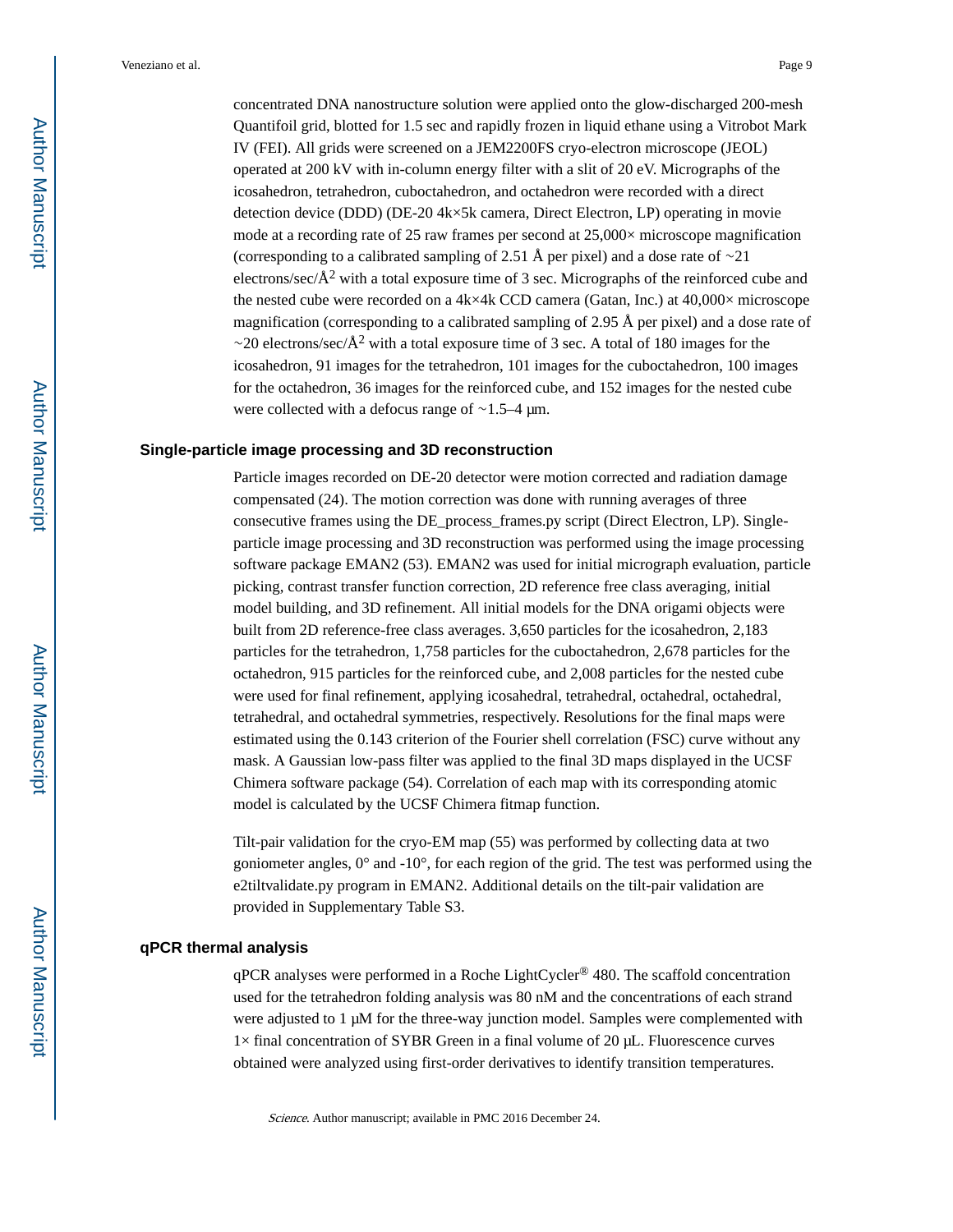# **Supplementary Material**

Refer to Web version on PubMed Central for supplementary material.

# **Acknowledgments**

Funding from the Office of Naval Research (ONR) N000141410609, the Human Frontier Science Program (HFSP) RGP0029/2015, and National Science Foundation (NSF-EAGER) CCF-1547999 to M.B.; the National Science Foundation (NSF CMMI) 1334109 to M.B. and H.Y.; and the National Institutes of Health (NIH) P41GM103832 and P50GM103297 to W.C. is gratefully acknowledged. Patent applications have been filed by the MIT Technology & Licensing Office on behalf of M.B., R.V., and S.R. related to this work. M.B. is scientific founder of Structured DNA Technologies LLC. K. Pan is kindly acknowledged for his technical assistance with atomic-level rendering of origami models and with website construction; C. Hill for his technical assistance with website construction; V. Kaushik, A. Leed, and M. Adendorff for their technical assistance with qPCR; and S. Ludtke for his advice on cryo-EM image processing.

# **References and Notes**

- 1. Seeman NC. Nucleic acid junctions and lattices. J Theor Biol. 1982; 99:237–247. [PubMed: 6188926]
- 2. Rothemund PWK. Folding DNA to create nanoscale shapes and patterns. Nature. 2006; 440:297– 302. [PubMed: 16541064]
- 3. He Y, Ye T, Su M, Zhang C, Ribbe AE, Jiang W, Mao C. Hierarchical self-assembly of DNA into symmetric supramolecular polyhedra. Nature. 2008; 452:198–201. [PubMed: 18337818]
- 4. Douglas SM, Dietz H, Liedl T, Högberg B, Graf F, Shih WM. Self-assembly of DNA into nanoscale three-dimensional shapes. Nature. 2009; 459:414–418. [PubMed: 19458720]
- 5. Han D, Pal S, Nangreave J, Deng Z, Liu Y, Yan H. DNA origami with complex curvatures in threedimensional space. Science. 2011; 332:342–346. [PubMed: 21493857]
- 6. Ke Y, Ong LL, Shih WM, Yin P. Three-dimensional structures self-assembled from DNA bricks. Science. 2012; 338:1177–1183. [PubMed: 23197527]
- 7. Jones MR, Seeman NC, Mirkin CA. Programmable materials and the nature of the DNA bond. Science. 2015; 347:1260901. [PubMed: 25700524]
- 8. Shih WM, Quispe JD, Joyce GF. A 1.7-kilobase single-stranded DNA that folds into a nanoscale octahedron. Nature. 2004; 427:618–621. [PubMed: 14961116]
- 9. Castro CE, Kilchherr F, Kim DN, Shiao EL, Wauer T, Wortmann P, Bathe M, Dietz H. A primer to scaffolded DNA origami. Nat Methods. 2011; 8:221–229. [PubMed: 21358626]
- 10. Yan H, Park SH, Finkelstein G, Reif JH, LaBean TH. DNA-templated self-assembly of protein arrays and highly conductive nanowires. Science. 2003; 301:1882–1884. [PubMed: 14512621]
- 11. Rothemund, PW. Nanotechnology: Science and Computation. Springer; 2006. Scaffolded DNA origami: From generalized multicrossovers to polygonal networks; p. 3-21.
- 12. Zhang F, Jiang S, Wu S, Li Y, Mao C, Liu Y, Yan H. Complex wireframe DNA origami nanostructures with multi-arm junction vertices. Nat Nanotechnol. 2015; 10:779–784. [PubMed: 26192207]
- 13. Benson E, Mohammed A, Gardell J, Masich S, Czeizler E, Orponen P, Högberg B. DNA rendering of polyhedral meshes at the nanoscale. Nature. 2015; 523:441–444. [PubMed: 26201596]
- 14. Sinclair JC, Davies KM, Vénien-Bryan C, Noble MEM. Generation of protein lattices by fusing proteins with matching rotational symmetry. Nat Nanotechnol. 2011; 6:558–562. [PubMed: 21804552]
- 15. Gradišar H, Boži S, Doles T, Vengust D, Hafner-Bratkovi I, Mertelj A, Webb B, Šali A, Klavžar S, Jerala R. Design of a single-chain polypeptide tetrahedron assembled from coiled-coil segments. Nat Chem Biol. 2013; 9:362–366. [PubMed: 23624438]
- 16. Bhatia D, Surana S, Chakraborty S, Koushika SP, Krishnan Y. A synthetic icosahedral DNA-based host-cargo complex for functional in vivo imaging. Nat Commun. 2011; 2:339. [PubMed: 21654639]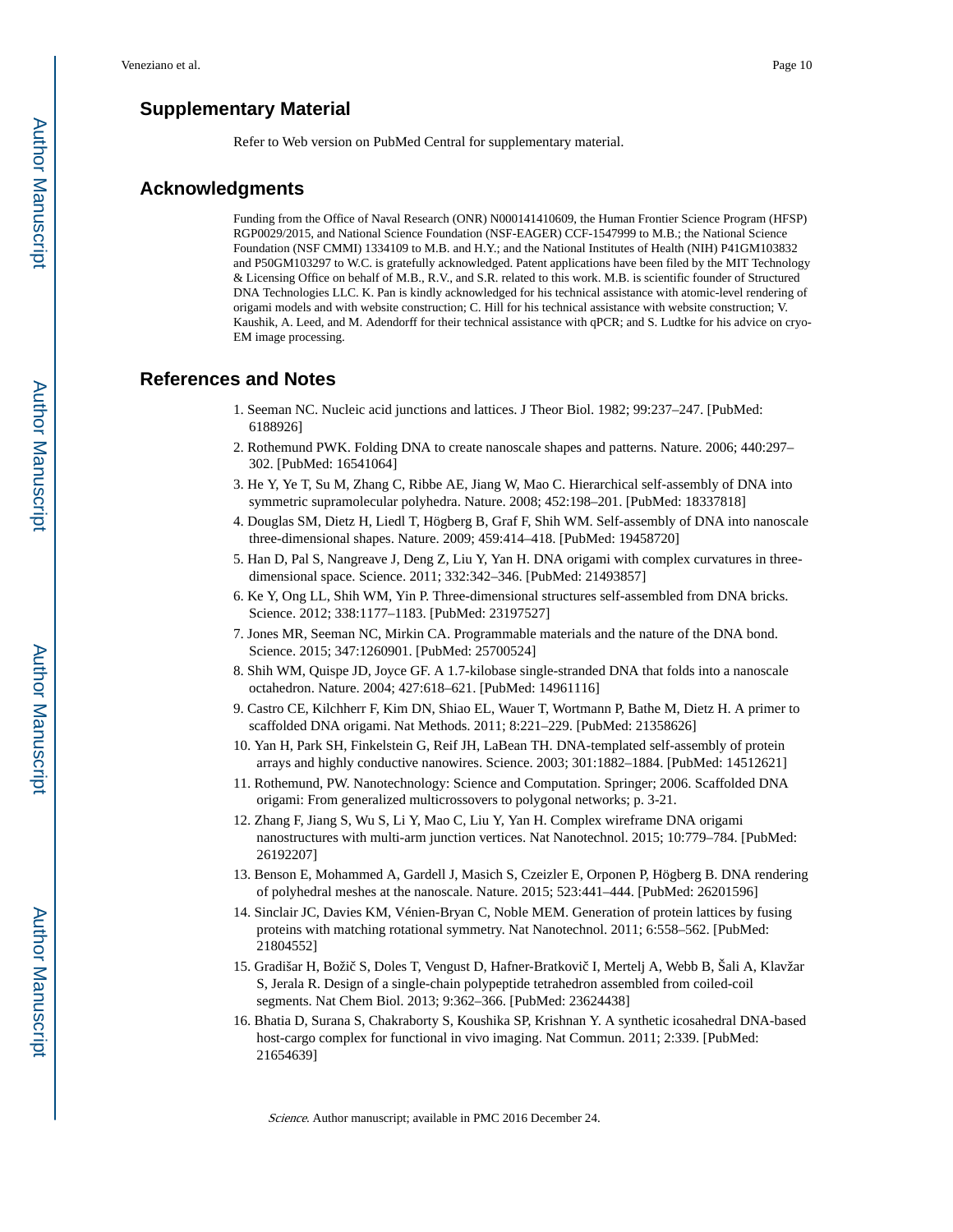- 17. Douglas SM, Bachelet I, Church GM. A logic-gated nanorobot for targeted transport of molecular payloads. Science. 2012; 335:831–834. [PubMed: 22344439]
- 18. Kuzyk A, Schreiber R, Fan Z, Pardatscher G, Roller EM, Högele A, Simmel FC, Govorov AO, Liedl T. DNA-based self-assembly of chiral plasmonic nanostructures with tailored optical response. Nature. 2012; 483:311–314. [PubMed: 22422265]
- 19. Acuna GP, Möller FM, Holzmeister P, Beater S, Lalkens B, Tinnefeld P. Fluorescence enhancement at docking sites of DNA-directed self-assembled nanoantennas. Science. 2012; 338:506–510. [PubMed: 23112329]
- 20. Sun W, Boulais E, Hakobyan Y, Wang WL, Guan A, Bathe M, Yin P. Casting inorganic structures with DNA molds. Science. 2014; 346:1258361. [PubMed: 25301973]
- 21. Helmi S, Ziegler C, Kauert DJ, Seidel R. Shape-controlled synthesis of gold nanostructures using DNA origami molds. Nano Lett. 2014; 14:6693–6698. [PubMed: 25275962]
- 22. Zhirnov V, Zadegan RM, Sandhu GS, Church GM, Hughes WL. Nucleic acid memory. Nat Mater. 2016; 15:366–370. [PubMed: 27005909]
- 23. Church GM, Gao Y, Kosuri S. Next-generation digital information storage in DNA. Science. 2012; 337:1628–1628. [PubMed: 22903519]
- 24. Goldman N, Bertone P, Chen S, Dessimoz C, LeProust EM, Sipos B, Birney E. Towards practical, high-capacity, low-maintenance information storage in synthesized DNA. Nature. 2013; 494:77– 80. [PubMed: 23354052]
- 25. Bai X, Martin TG, Scheres SHW, Dietz H. Cryo-EM structure of a 3D DNA-origami object. Proc Natl Acad Sci. 2012; 109:20012–20017. [PubMed: 23169645]
- 26. Wang Z, Hryc CF, Bammes B, Afonine PV, Jakana J, Chen DH, Liu X, Baker ML, Kao C, Ludtke SJ, Schmid MF, Adams PD, Chiu W. An atomic model of brome mosaic virus using direct electron detection and real-space optimization. Nat Commun. 2014; 5:4808. [PubMed: 25185801]
- 27. Irobalieva RN, Fogg JM, Catanese DJ, Sutthibutpong T, Chen M, Barker AK, Ludtke SJ, Harris SA, Schmid MF, Chiu W, Zechiedrich L. Structural diversity of supercoiled DNA. Nat Commun. 2015; 6:8440. [PubMed: 26455586]
- 28. Krishnan Y, Bathe M. Designer nucleic acids to probe and program the cell. Trends Cell Biol. 2012; 22:624–633. [PubMed: 23140833]
- 29. Pinheiro AV, Han D, Shih WM, Yan H. Challenges and opportunities for structural DNA nanotechnology. Nat Nanotechnol. 2011; 6:763–772. [PubMed: 22056726]
- 30. Fu TJ, Seeman NC. DNA double-crossover molecules. Biochemistry (Mosc). 1993; 32:3211–3220.
- 31. See supplementary materials.
- 32. Dietz H, Douglas SM, Shih WM. Folding DNA into twisted and curved nanoscale shapes. Science. 2009; 325:725–730. [PubMed: 19661424]
- 33. Kim DN, Kilchherr F, Dietz H, Bathe M. Quantitative prediction of 3D solution shape and flexibility of nucleic acid nanostructures. Nucleic Acids Res. 2012; 40:2862–2868. [PubMed: 22156372]
- 34. Prim RC. Shortest connection networks and some generalizations. Bell Syst Tech J. 1957; 36:1389–1401.
- 35. Pandey S, Ewing M, Kunas A, Nguyen N, Gracias DH, Menon G. Algorithmic design of selffolding polyhedra. Proc Natl Acad Sci. 2011; 108:19885–19890. [PubMed: 22139373]
- 36. Bent SW, Manber U. On non-intersecting Eulerian circuits. Discrete Appl Math. 1987; 18:87–94.
- 37. He Y, Su M, Fang P, Zhang C, Ribbe AE, Jiang W, Mao C. On the chirality of self-assembled DNA octahedra. Angew Chem. 2010; 122:760–763.
- 38. Marchi AN, Saaem I, Vogen BN, Brown S, LaBean TH. Toward larger DNA origami. Nano Lett. 2014; 14:5740–5747. [PubMed: 25179827]
- 39. Wooddell CI, Burgess RR. Use of asymmetric PCR to generate long primers and single-stranded DNA for incorporating cross-linking analogs into specific sites in a DNA probe. Genome Res. 1996; 6:886–892. [PubMed: 8889557]
- 40. Dunn KE, Dannenberg F, Ouldridge TE, Kwiatkowska M, Turberfield AJ, Bath J. Guiding the folding pathway of DNA origami. Nature. 2015; 525:82–86. [PubMed: 26287459]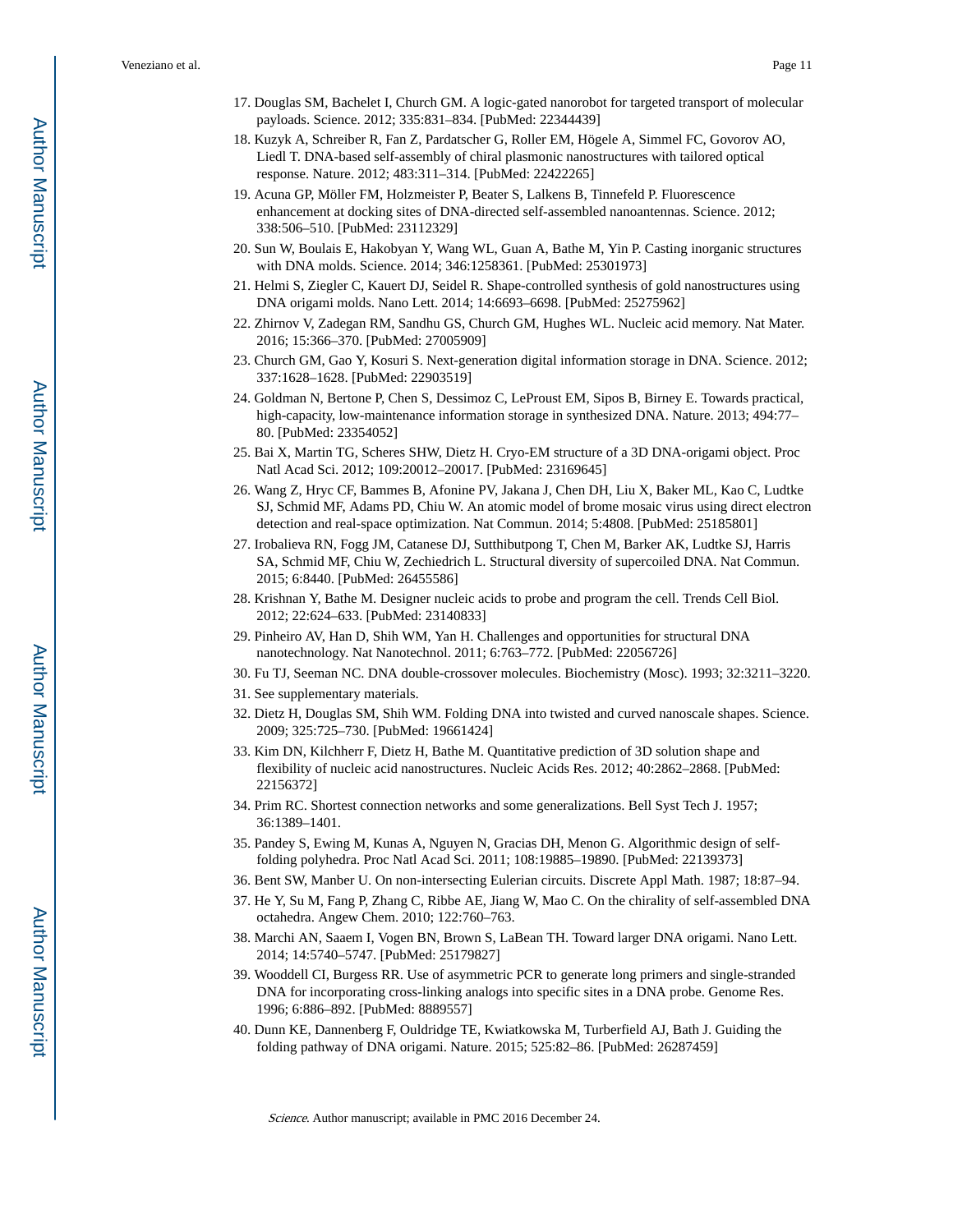- 41. Sobczak JPJ, Martin TG, Gerling T, Dietz H. Rapid folding of DNA into nanoscale shapes at constant temperature. Science. 2012; 338:1458–1461. [PubMed: 23239734]
- 42. Said H, Schüller VJ, Eber FJ, Wege C, Liedl T, Richert C. M1.3--a small scaffold for DNA origami. Nanoscale. 2013; 5:284–290. [PubMed: 23160434]
- 43. Kato T, Goodman RP, Erben CM, Turberfield AJ, Namba K. High-resolution structural analysis of a DNA nanostructure by cryoEM. Nano Lett. 2009; 9:2747–2750. [PubMed: 19492821]
- 44. Liu Z, Tian C, Yu J, Li Y, Jiang W, Mao C. Self-assembly of responsive multilayered DNA nanocages. J Am Chem Soc. 2015; 137:1730–1733. [PubMed: 25628147]
- 45. Martin TG, Dietz H. Magnesium-free self-assembly of multi-layer DNA objects. Nat Commun. 2012; 3:1103. [PubMed: 23033079]
- 46. Seeman NC, Kallenbach NR. Design of immobile nucleic acid junctions. Biophys J. 1983; 44:201– 209. [PubMed: 6197102]
- 47. Pan K, Boulais E, Yang L, Bathe M. Structure-based model for light-harvesting properties of nucleic acid nanostructures. Nucleic Acids Res. 2014; 42:2159–2170. [PubMed: 24311563]
- 48. Dutta PK, Varghese R, Nangreave J, Lin S, Yan H, Liu Y. DNA-directed artificial light-harvesting antenna. J Am Chem Soc. 2011; 133:11985–11993. [PubMed: 21714548]
- 49. Liu W, Tagawa M, Xin HL, Wang T, Emamy H, Li H, Yager KG, Starr FW, Tkachenko AV, Gang O. Diamond family of nanoparticle superlattices. Science. 2016; 351:582–586. [PubMed: 26912698]
- 50. Surana S, Shenoy AR, Krishnan Y. Designing DNA nanodevices for compatibility with the immune system of higher organisms. Nat Nanotechnol. 2015; 10:741–747. [PubMed: 26329110]
- 51. Tian Y, Zhang Y, Wang T, Xin HL, Li H, Gang O. Lattice engineering through nanoparticle-DNA frameworks. Nat Mater. 2016; advance online publication. doi: 10.1038/nmat4571
- 52. Bellot G, McClintock MA, Lin C, Shih WM. Recovery of intact DNA nanostructures after agarose gel-based separation. Nat Methods. 2011; 8:192–194. [PubMed: 21358621]
- 53. Tang G, Peng L, Baldwin PR, Mann DS, Jiang W, Rees I, Ludtke SJ. EMAN2: An extensible image processing suite for electron microscopy. J Struct Biol. 2007; 157:38–46. [PubMed: 16859925]
- 54. Pettersen EF, Goddard TD, Huang CC, Couch GS, Greenblatt DM, Meng EC, Ferrin TE. UCSF Chimera—A visualization system for exploratory research and analysis. J Comput Chem. 2004; 25:1605–1612. [PubMed: 15264254]
- 55. Rosenthal PB, Henderson R. Optimal determination of particle orientation, absolute hand, and contrast loss in single-particle electron cryomicroscopy. J Mol Biol. 2003; 333:721–745. [PubMed: 14568533]
- 56. Ellis-Monaghan JA, McDowell A, Moffatt I, Pangborn G. DNA origami and the complexity of Eulerian circuits with turning costs. Nat Comput. 2014; 14:1–13.
- 57. Kallenbach NR, Ma RI, Seeman NC. An immobile nucleic acid junction constructed from oligonucleotides. Nature. 1983; 305:829–831.
- 58. Pan K, Kim DN, Zhang F, Adendorff MR, Yan H, Bathe M. Lattice-free prediction of threedimensional structure of programmed DNA assemblies. Nat Commun. 2014; 5:5578. [PubMed: 25470497]
- 59. Untergasser A, Cutcutache I, Koressaar T, Ye J, Faircloth BC, Remm M, Rozen SG. Primer3—new capabilities and interfaces. Nucleic Acids Res. 2012; 40:e115–e115. [PubMed: 22730293]
- 60. Koressaar T, Remm M. Enhancements and modifications of primer design program Primer3. Bioinformatics. 2007; 23:1289–1291. [PubMed: 17379693]
- 61. Mei Q, Wei X, Su F, Liu Y, Youngbull C, Johnson R, Lindsay S, Yan H, Meldrum D. Stability of DNA origami nanoarrays in cell lysate. Nano Lett. 2011; 11:1477–1482. [PubMed: 21366226]
- 62. Henderson R, Chen S, Chen JZ, Grigorieff N, Passmore LA, Ciccarelli L, Rubinstein JL, Crowther RA, Stewart PL, Rosenthal PB. Tilt-pair analysis of images from a range of different specimens in single-particle electron cryomicroscopy. J Mol Biol. 2011; 413:1028–1046. [PubMed: 21939668]
- 63. Murray SC, Flanagan J, Popova OB, Chiu W, Ludtke SJ, Serysheva II. Validation of cryo-EM structure of IP3R1 channel. Structure. 2013; 21:900–909. [PubMed: 23707684]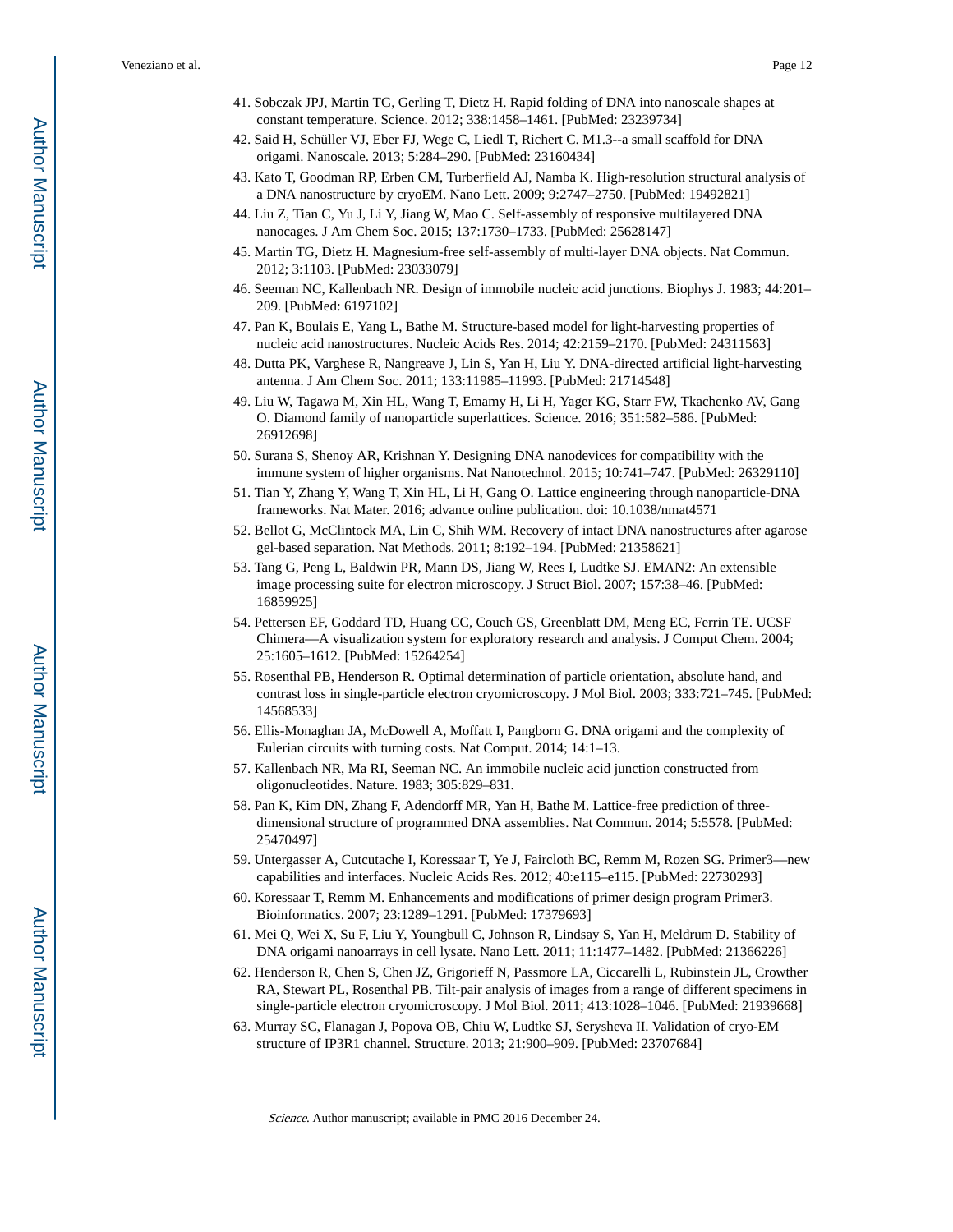#### Designer scaffolded DNA origami nanoparticles

Top-down automatic sequence design



Synthesis and characterization



#### **Fig. 0. DNA nanoparticle design, synthesis, and characterization**

(**Top**) Top-down geometric specification of the target geometry is followed by fully automatic sequence design and 3D atomic-level structure prediction. (**Bottom**) The asymmetric PCR is used to synthesize object-specific single-stranded DNA scaffold for folding. Nanoparticle stability is characterized in cellular media with serum and nanoparticle 3D structure is characterized using single-particle cryo-electron microscopy.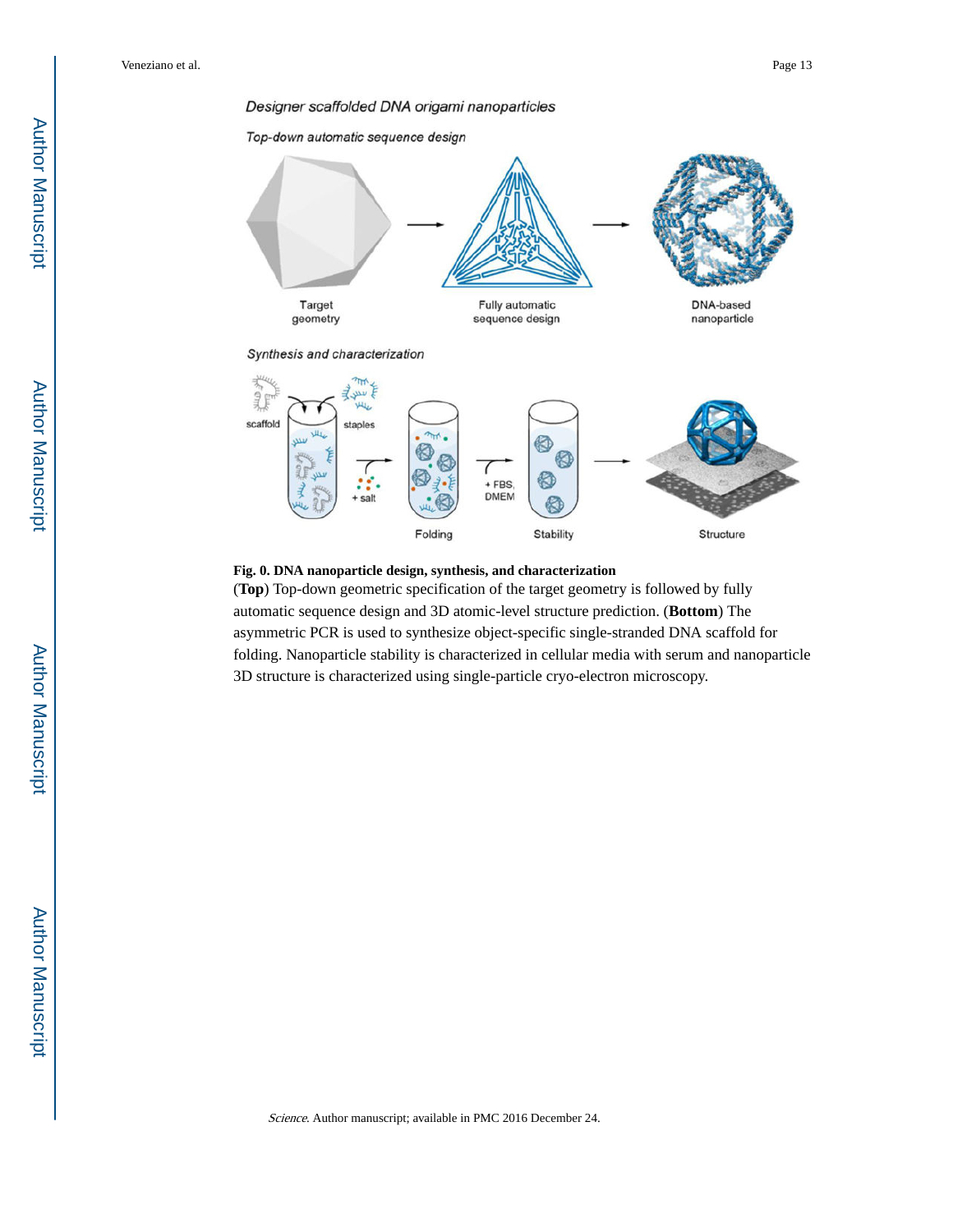

#### **Fig. 1. Top-down sequence design procedure for scaffolded DNA origami nanoparticles of arbitrary shape**

Specification of the arbitrary target geometry is based on a continuous, closed surface that is discretized using polyhedra. This discrete representation is used (step i) to compute the corresponding 3D graph and (step ii) spanning tree. The spanning tree is used (step iii) to route the single-stranded DNA scaffold throughout the entire origami object automatically, which then enables (step iv) the assignment of complementary staple strands. Finally, (step v) a 3D atomic-level structural model is generated assuming canonical B-form DNA geometry, which is validated using 3D cryo-EM reconstruction.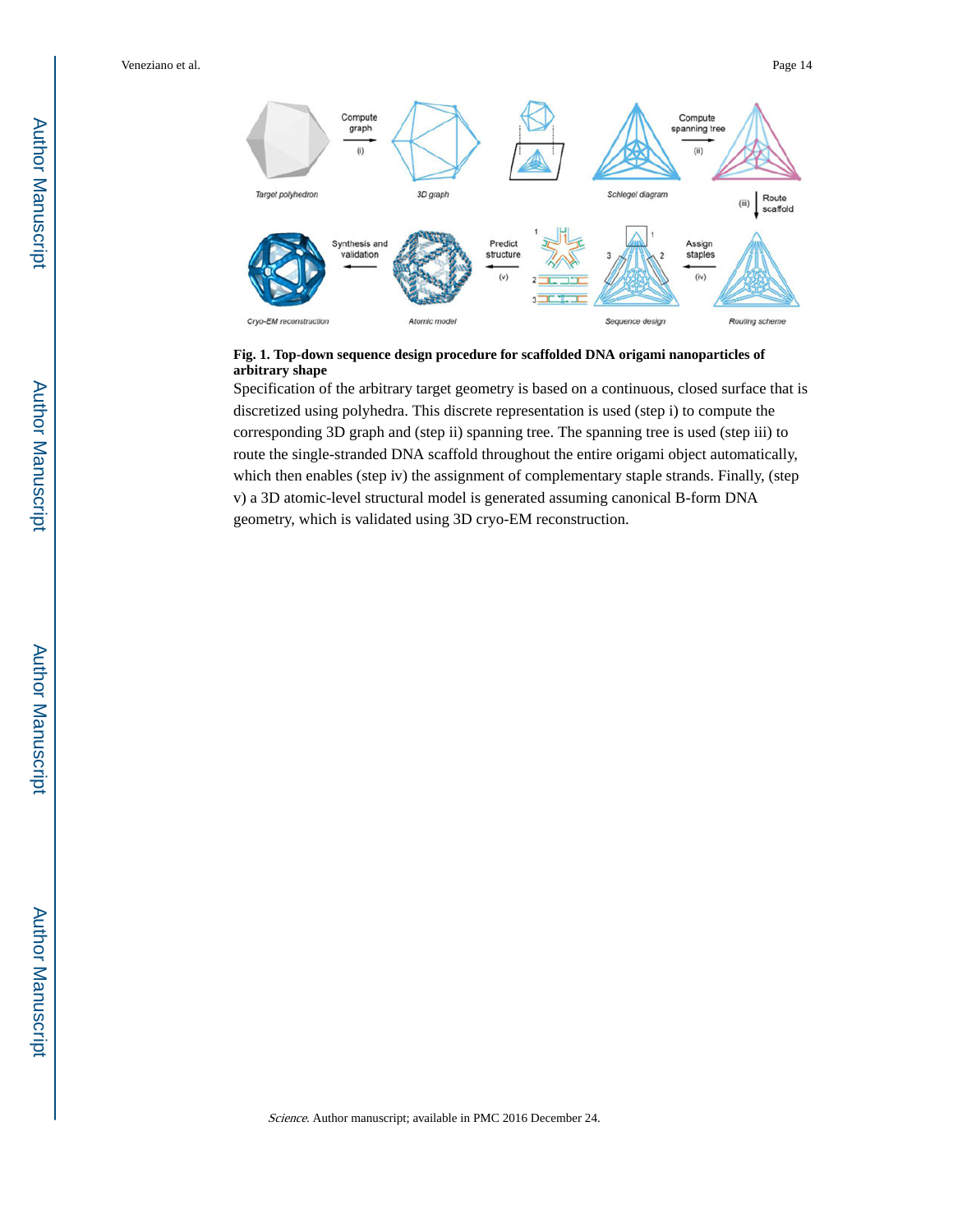

# **Fig. 2. Fully automatic sequence design of 45 diverse scaffolded DNA origami nanoparticles**

(**Top**) Face-shaded 3D representations of geometric models used as input to the algorithm. (**Bottom**) 3D atomic models of DNA-rendered nanoparticles for (blue) Platonic, (red) Archimedean, (green) Johnson, (orange) Catalan, and (violet) miscellaneous polyhedra generated using the automatic scaffold routing and sequence design procedure (particles are not shown to scale). Miscellaneous polyhedra include (first column) heptagonal bipyramid; enneagonal trapezohedron; small stellated dodecahedron, a type of Kepler-Poinsot solid; rhombic hexecontahedron, a type of zonohedron; Goldberg polyhedron G(2,1) with symmetry of Papillomaviridae; (second column) double helix; nested cube; nested octahedron; torus; and double torus. Platonic, Archimedean, and Johnson solids each have 52-bp edge length, Catalan solids and the first column of miscellaneous polyhedra have minimum 42-bp edge length, and the second column of miscellaneous polyhedra have minimum 31-bp edge length. 30 of the 45 structures shown have scaffolds smaller than the 7,249-nt M13mp18 whereas 15 have scaffold lengths that exceed it (Table S2).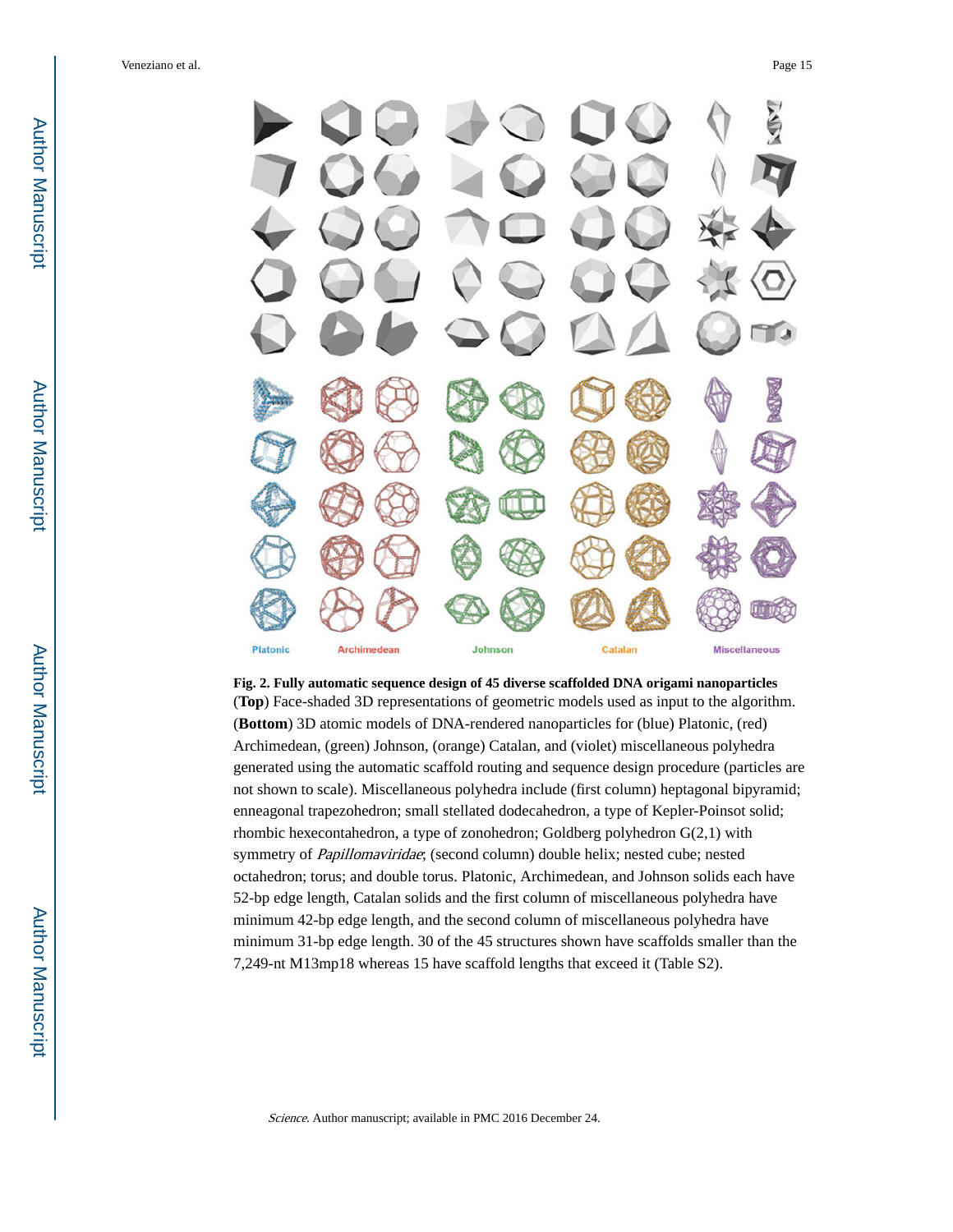

# **Fig. 3. aPCR strategy to synthesize custom single-stranded DNA scaffolds**

(**A**) Single-stranded DNA (ssDNA) scaffolds of custom length and sequence for each target structure are amplified using either a single- or double-stranded DNA template mixed with appropriate primer pairs consisting of  $50\times$  sense primer and  $1\times$  anti-sense primer concentration relative to the scaffold concentration. (**B**) Amplified ssDNA products are purified and analyzed using agarose gel electrophoresis.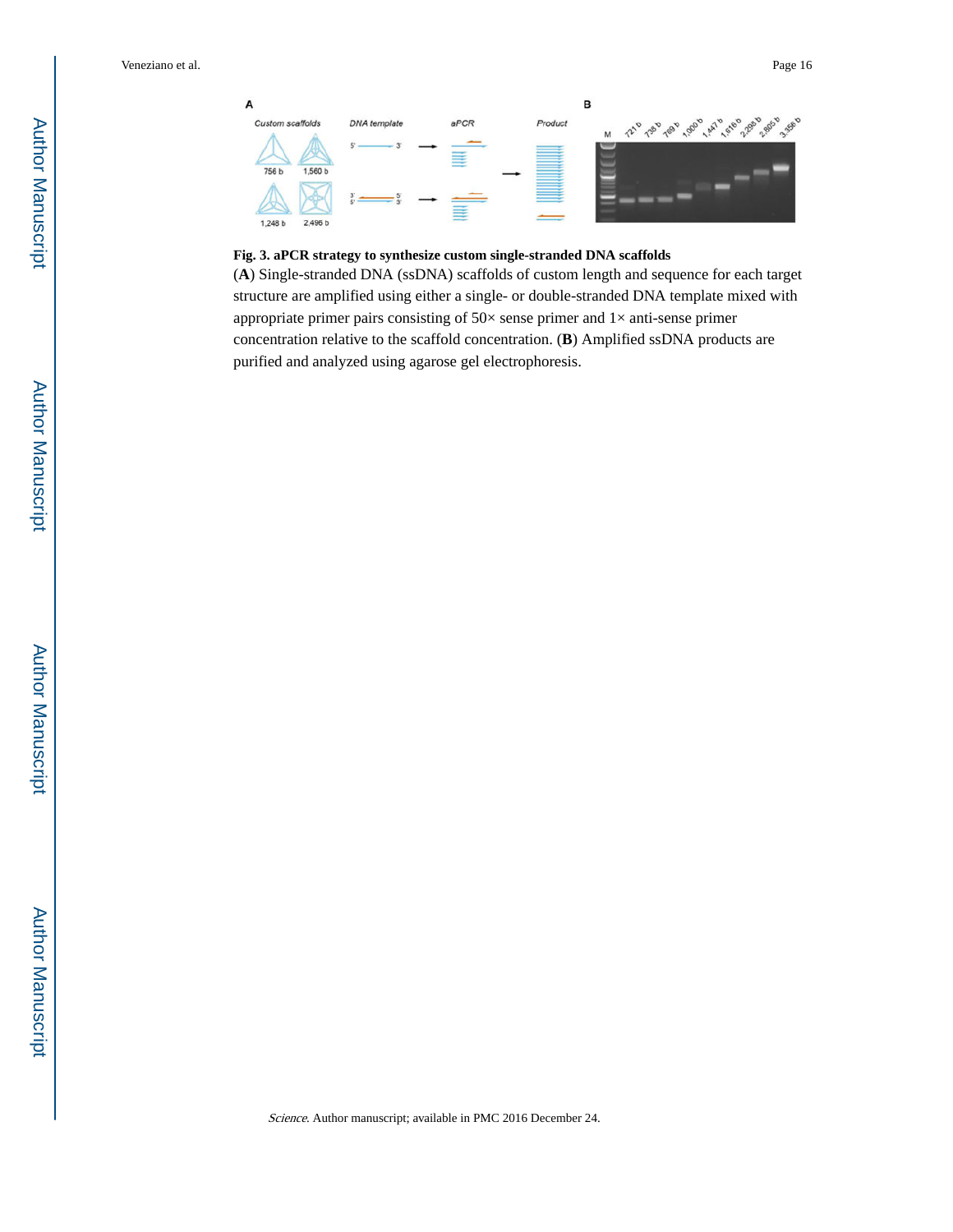



(**A**) Characterization of folding for five platonic solids (52-bp, 63-bp, and 73-bp edge-length tetrahedra; 52-bp edge-length octahedron; 52-bp edge-length icosahedron) using AGE, AFM and cryo-EM. (**B**) Characterization of folding for one Archimedean solid (52-bp edge-length cuboctahedron), one miscellaneous solid (reinforced cube with 52- and 73-bp edge lengths), and one Johnson solid (42- and 52-bp edge-length pentagonal bipyramid); using AGE, AFM and cryo-EM. **M**: DNA marker; **sc**: custom ssDNA scaffold. Scale bars are 20 nm for AFM and cryo-EM and 10 nm for atomic models.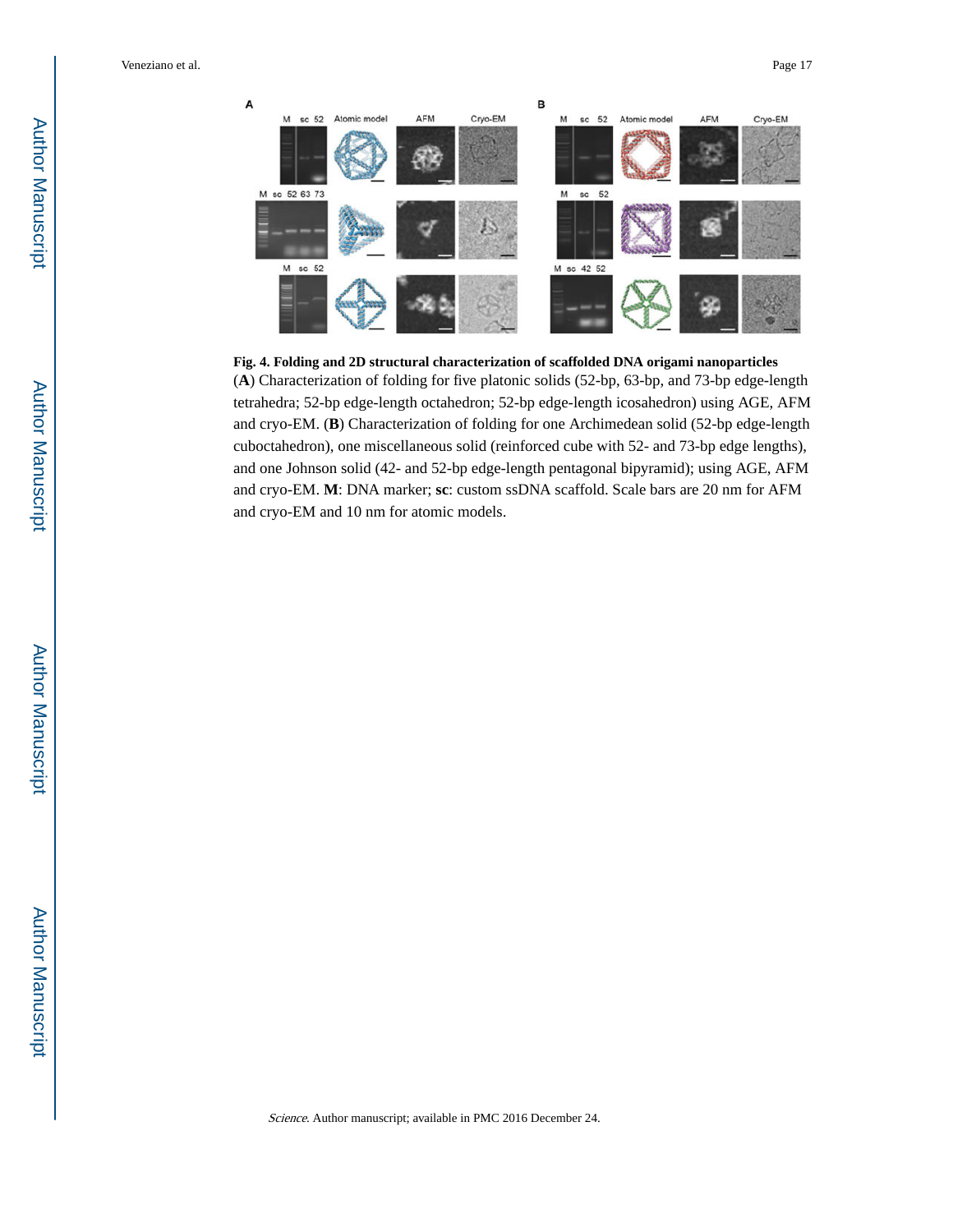

**Fig. 5. 3D structural characterization of scaffolded DNA origami nanoparticles using cryo-EM reconstruction and comparison with model predictions**

(**A**) Programmed edges of the 52-bp edge-length icosahedron are straight and vertices are rotationally symmetric, as designed. Cryo-EM resolution is 2.0 nm and correlation with model is 0.85 (54). (**B**) Edges of the 63-bp edge-length tetrahedron reveal significant outward bowing (arrow) that is attributable to its acute interior angles that might result in steric hindrance. Cryo-EM resolution is 1.8–2.2 nm and correlation with model is 0.72. (**C**) 15° right-handed twist is visible at each vertex (arrow) of the 52-bp edge-length octahedron, which suggests that the structure folds as prescribed rather than "inside-out." Cryo-EM resolution is 2.5 nm and correlation with model is 0.89. (**D**) 52-bp edge-length cuboctahedron has unequal angles between edges that meet at vertices (arrows), which supports a rigid-duplex model in which phosphate backbone stretch is minimized (31). Cryo-EM resolution is 2.9 nm and correlation with model is 0.92. (**E**) The addition of 73-bp reinforcing struts to a simple cube of 52-bp edge-length increases its structural homogeneity to produce a 3D reconstruction with 915 particles. With the reinforcement, the particles maintain right-angled vertices (upper arrow). The diagonal edges form a tetrahedral symmetry that exhibits outward bowing (lower arrow). Cryo-EM resolution is 2.7 nm and correlation with model is 0.72. (**F**) 3D reconstruction of a nested cube within a cube that has nonspherical topology. The 73-bp edge-length outer cube is connected to a 32-bp edge-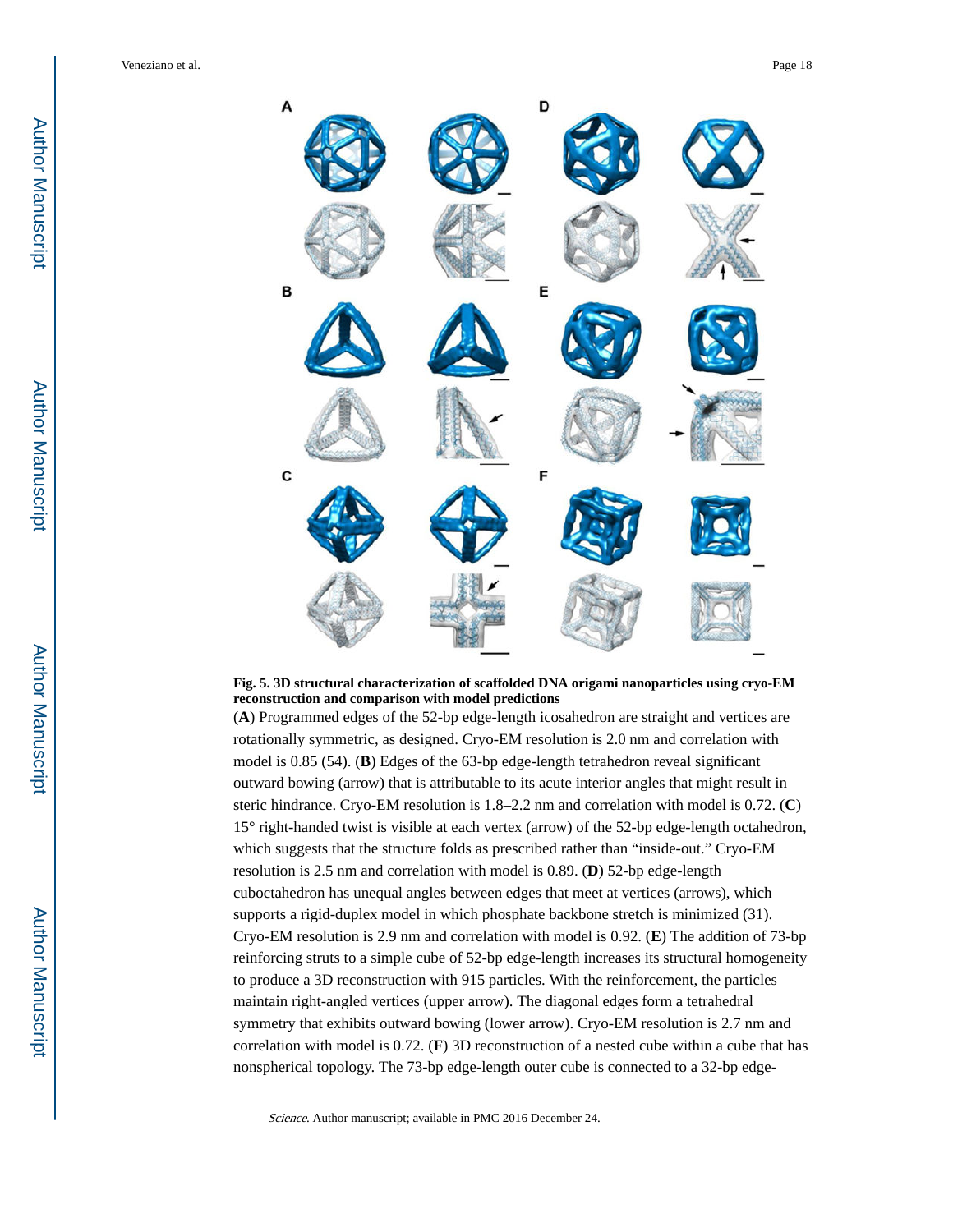length inner cube by eight 31-bp edge-length diagonals. Cryo-EM resolution is 4.0–4.5 nm and correlation with model is 0.74. Scale bars are 5 nm.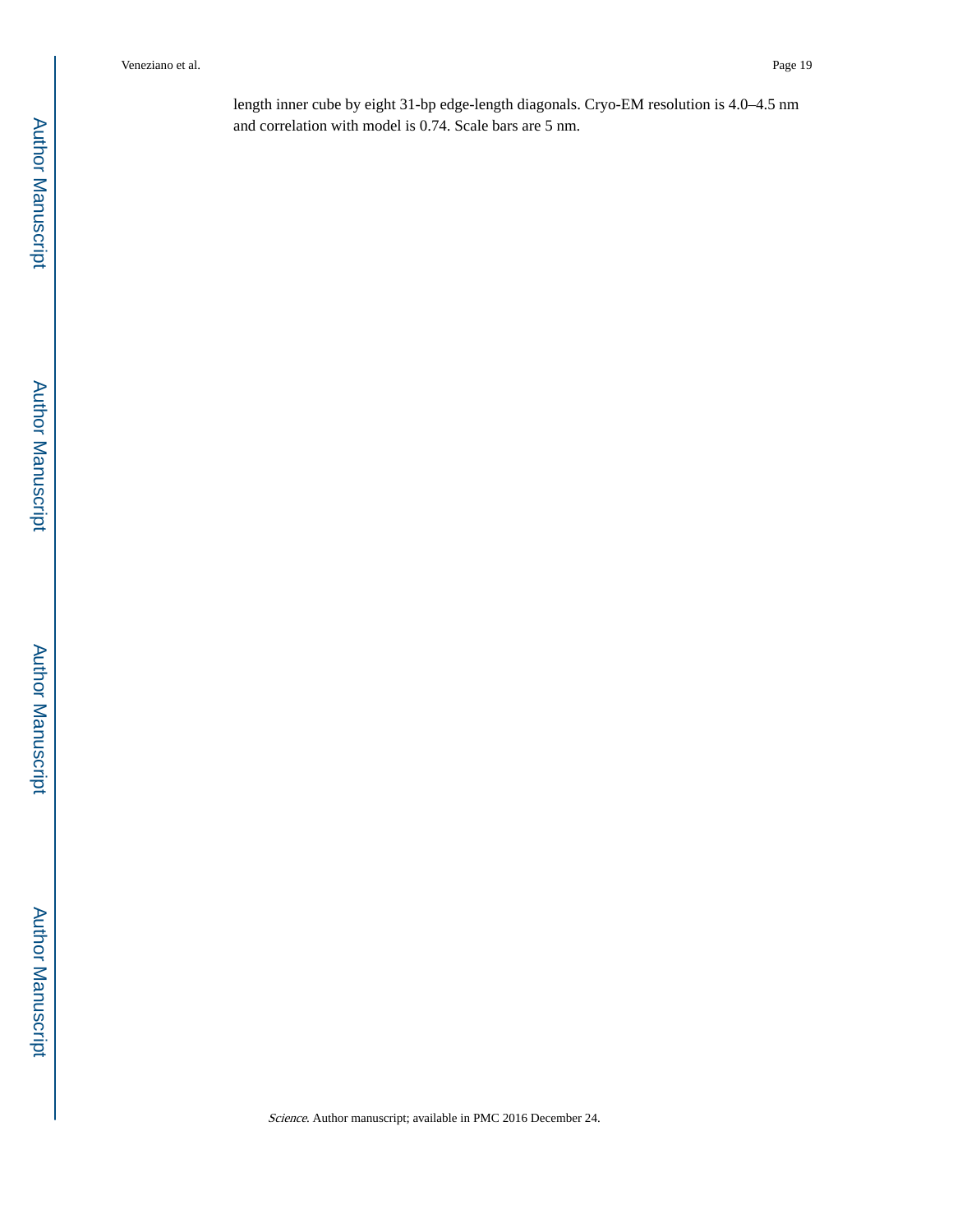